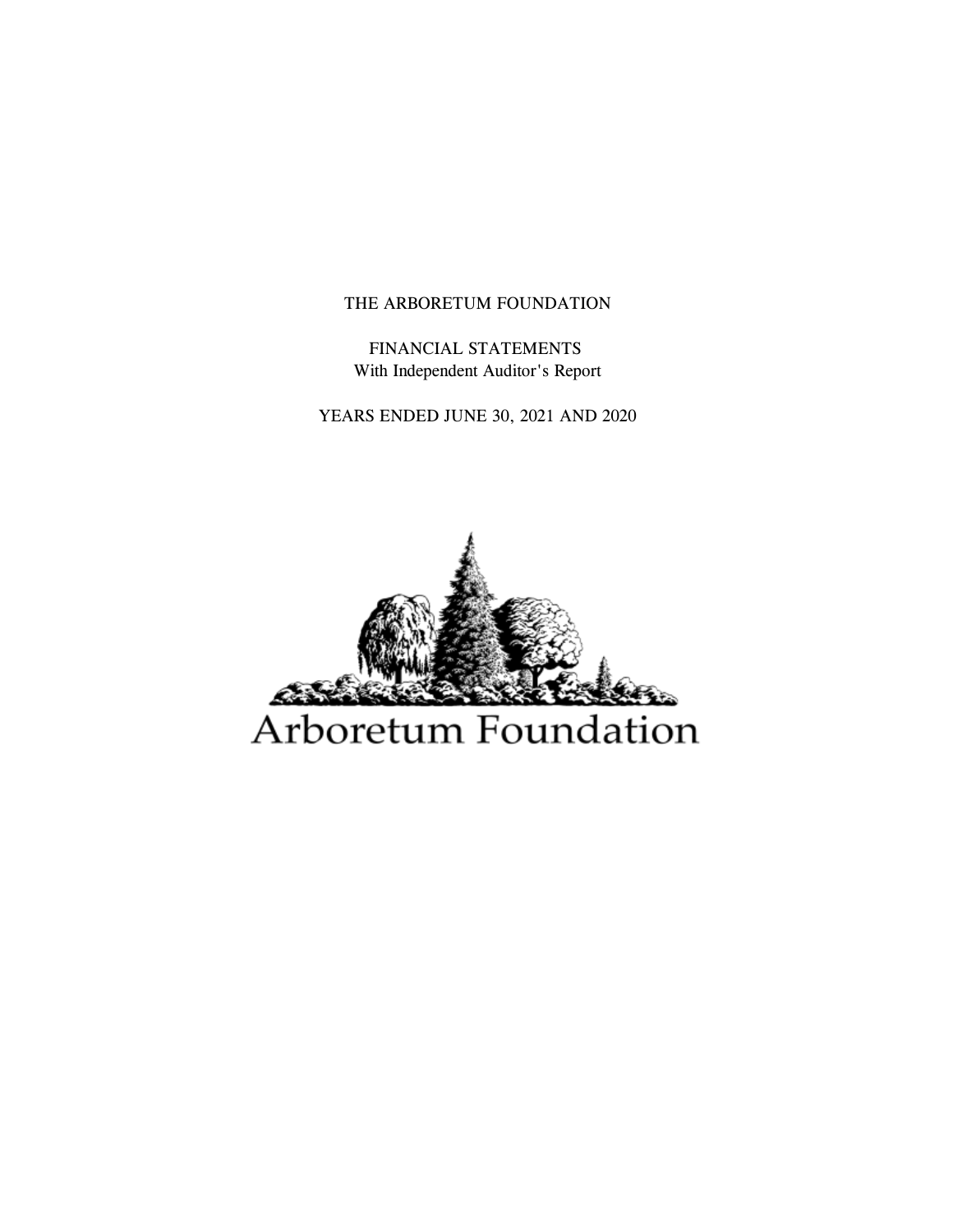# FINANCIAL STATEMENTS

# YEARS ENDED JUNE 30, 2021 AND 2020

# **TABLE OF CONTENTS**

| <b>INDEPENDENT AUDITOR'S REPORT</b>                                     | 2         |
|-------------------------------------------------------------------------|-----------|
| STATEMENTS OF FINANCIAL POSITION<br>June 30, 2021 and 2020              | 4         |
| STATEMENTS OF ACTIVITIES<br>Years ended June 30, 2021 and 2020          | $5 - 6$   |
| STATEMENTS OF FUNCTIONAL EXPENSES<br>Years ended June 30, 2021 and 2020 | 7         |
| <b>STATEMENTS OF CASH FLOWS</b><br>Years ended June 30, 2021 and 2020   | $8 - 9$   |
| NOTES TO FINANCIAL STATEMENTS                                           | $10 - 23$ |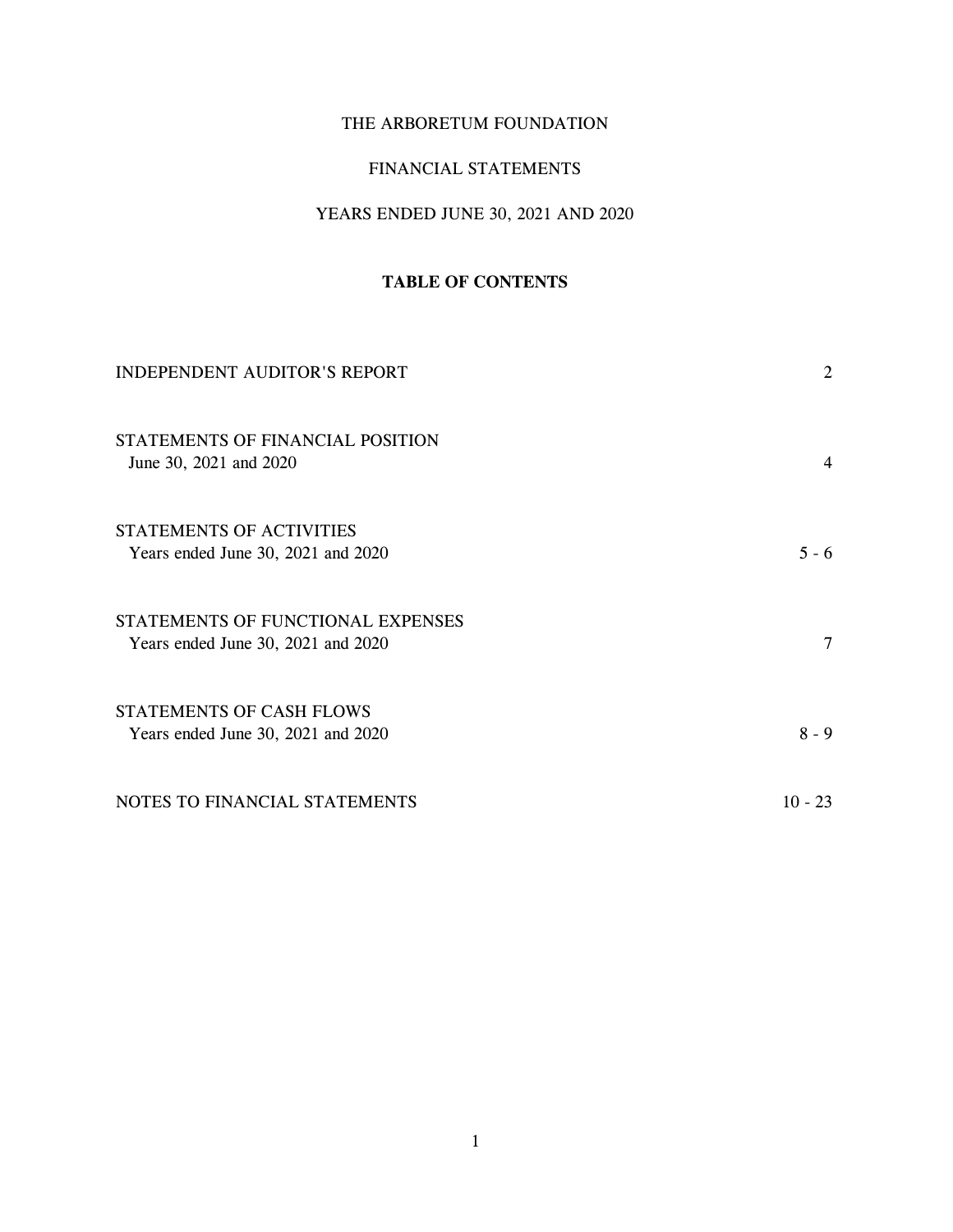

# INDEPENDENT AUDITOR'S REPORT

December 15, 2021

Board of Directors The Arboretum Foundation Seattle, Washington

We have audited the accompanying financial statements of The Arboretum Foundation (a nonprofit corporation), which comprise the statements of financial position as of June 30, 2021 and 2020, and the related statements of activities, functional expenses and cash flows for the years then ended, and the related notes to the financial statements.

# **Management's Responsibility for the Financial Statements**

Management is responsible for the preparation and fair presentation of these financial statements in accordance with accounting principles generally accepted in the United States of America; this includes the design, implementation, and maintenance of internal control relevant to the preparation and fair presentation of financial statements that are free from material misstatement, whether due to fraud or error.

### **Auditors' Responsibility**

Our responsibility is to express an opinion on these financial statements based on our audits. We conducted our audits in accordance with auditing standards generally accepted in the United States of America. Those standards require that we plan and perform the audit to obtain reasonable assurance about whether the financial statements are free from material misstatement.

An audit involves performing procedures to obtain audit evidence about the amounts and disclosures in the financial statements. The procedures selected depend on the auditor's judgment, including the assessment of the risks of material misstatement of the financial statements, whether due to fraud or error. In making those risk assessments, the auditor considers internal control relevant to the entity's preparation and fair presentation of the financial statements in order to design audit procedures that are appropriate in the circumstances, but not for the purpose of expressing an opinion on the effectiveness of the entity's internal control. Accordingly, we express no such opinion. An audit also includes evaluating the appropriateness of accounting policies used and the reasonableness of significant accounting estimates made by management, as well as evaluating the overall presentation of the financial statements.

We believe that the audit evidence we have obtained is sufficient and appropriate to provide a basis for our audit opinion.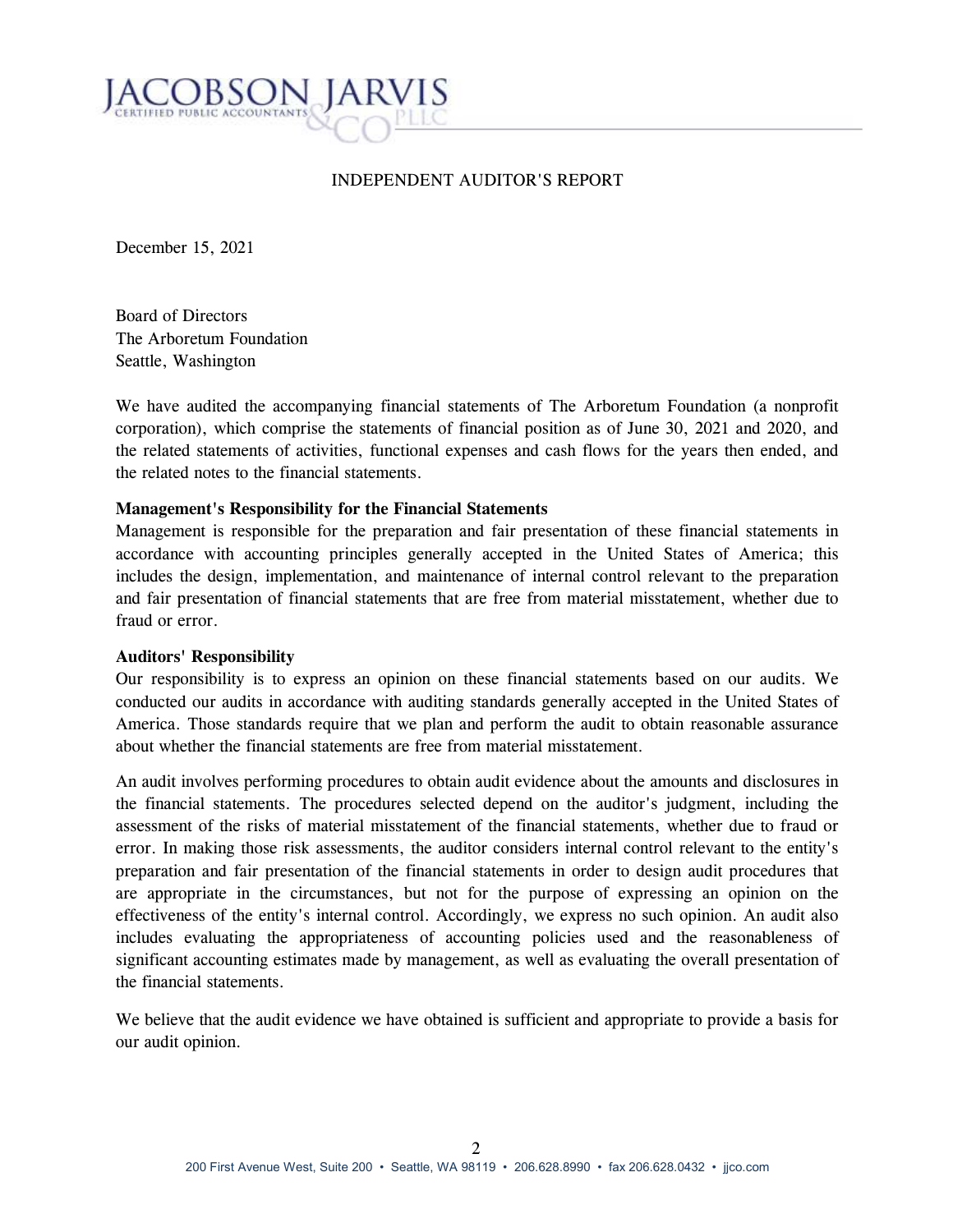# **Opinion**

In our opinion, the financial statements referred to in the first paragraph of this letter present fairly, in all material respects, the financial position of The Arboretum Foundation as of June 30, 2021 and 2020, and the changes in its net assets and its cash flows for the years then ended in accordance with accounting principles generally accepted in the United States of America.

Jacobson Jarries & Co, PLLC

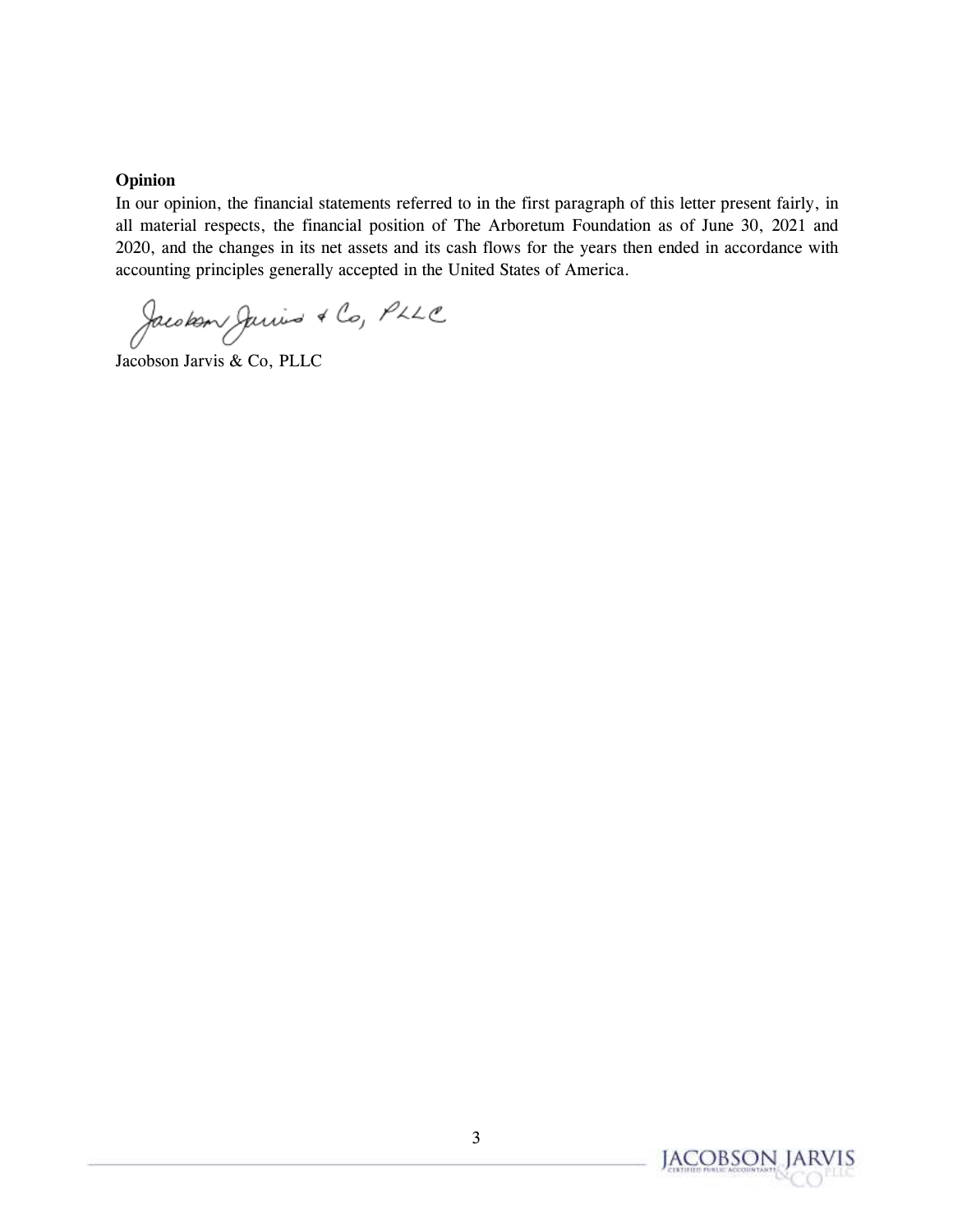## STATEMENTS OF FINANCIAL POSITION

# JUNE 30, 2021 AND 2020

|                                          |                                   | 2021          |     | 2020        |
|------------------------------------------|-----------------------------------|---------------|-----|-------------|
|                                          | <b>ASSETS</b>                     |               |     |             |
| <b>Current Assets</b>                    |                                   |               |     |             |
| Cash and cash equivalents                |                                   | \$<br>509,620 | \$  | 456,590     |
| Investments                              |                                   | 2,000,568     |     | 1,688,853   |
| Promises to give                         |                                   |               |     | 1,197       |
| Other receivables                        |                                   | 235,903       |     | 28,228      |
| Prepaid expenses                         |                                   | 14,404        |     | 9,939       |
| Gift shop inventory                      |                                   | 22,417        |     | 31,928      |
|                                          | <b>Total Current Assets</b>       | 2,782,912     |     | 2,216,735   |
| <b>Endowment Investments</b>             |                                   | 4,038,677     |     | 3,264,369   |
|                                          |                                   | \$ 6,821,589  |     | \$5,481,104 |
|                                          | <b>LIABILITIES AND NET ASSETS</b> |               |     |             |
| <b>Current Liabilities</b>               |                                   |               |     |             |
| Accounts payable and accrued liabilities |                                   | \$<br>70,341  | \$. | 82,569      |
| Grants payable                           |                                   |               |     | 6,174       |
| Unearned revenue                         |                                   | 2,222         |     | 2,222       |
|                                          | <b>Total Current Liabilities</b>  | 72,563        |     | 90,965      |
| Paycheck Protection Program loan         |                                   | 129,522       |     | 129,500     |
|                                          | <b>Total Liabilities</b>          | 202,085       |     | 220,465     |
| <b>Net Assets</b>                        |                                   |               |     |             |

| With donor restriction |  |  |
|------------------------|--|--|
|                        |  |  |
|                        |  |  |

Without donor restriction 3,553,666 2,647,743<br>With donor restriction 3,065,838 2,612,896  $3,065,838$ Total Net Assets 6,619,504 5,260,639 \$ 6,821,589 \$ 5,481,104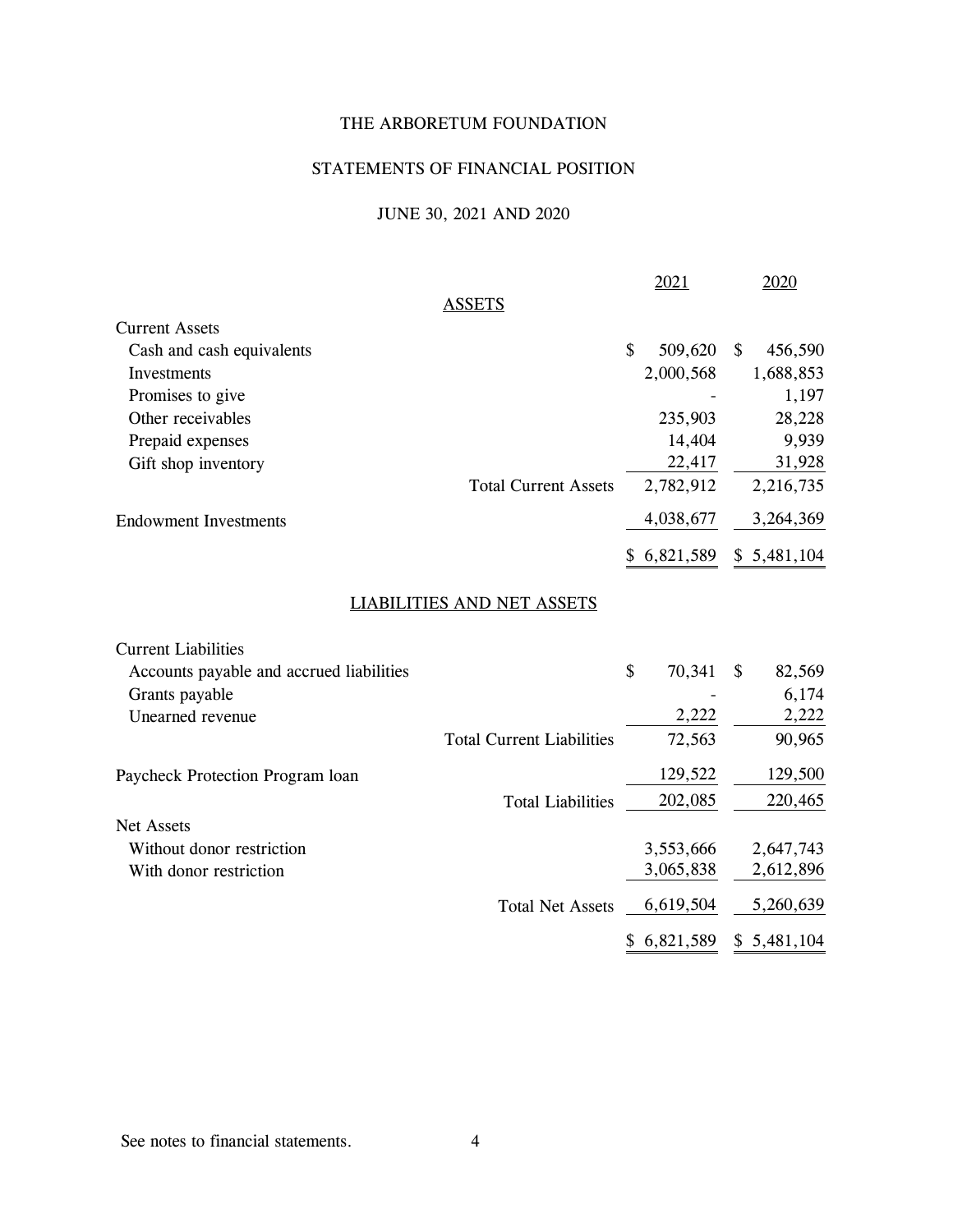|                                                  | 2021          |              |            |    |           | 2020         |           |              |            |       |           |
|--------------------------------------------------|---------------|--------------|------------|----|-----------|--------------|-----------|--------------|------------|-------|-----------|
|                                                  | Without       |              |            |    |           |              | Without   |              |            |       |           |
|                                                  | Donor         |              | With Donor |    |           |              | Donor     |              | With Donor |       |           |
|                                                  | Restrictions  | Restrictions |            |    | Total     | Restrictions |           | Restrictions |            | Total |           |
| <b>Operating Activities</b>                      |               |              |            |    |           |              |           |              |            |       |           |
| Public Support, Revenue, and Other Support       |               |              |            |    |           |              |           |              |            |       |           |
| Contributions                                    | \$<br>521,663 | \$           | 128,686    | \$ | 650,349   | \$           | 588,871   | \$           | 18,685     | \$    | 607,556   |
| <b>Bequests</b>                                  | 424,638       |              |            |    | 424,638   |              | 7,044     |              |            |       | 7,044     |
| Japanese Garden contributions                    | 122,419       |              |            |    | 122,419   |              | 47,431    |              |            |       | 47,431    |
| Membership dues                                  | 98,811        |              |            |    | 98,811    |              | 90,778    |              |            |       | 90,778    |
| In-kind contributions                            | 23,528        |              |            |    | 23,528    |              | 24,908    |              |            |       | 24,908    |
| Special events                                   | 223,880       |              |            |    | 223,880   |              | 432,691   |              |            |       | 432,691   |
| Less cost of direct benefits to donors           |               |              |            |    |           |              | (43, 193) |              |            |       | (43, 193) |
| Net special events support                       | 223,880       |              |            |    | 223,880   |              | 389,498   |              |            |       | 389,498   |
| Gift shop sales                                  | 33,094        |              |            |    | 33,094    |              | 109,755   |              |            |       | 109,755   |
| Less cost of goods sold                          | (16, 636)     |              |            |    | (16, 636) |              | (50, 151) |              |            |       | (50, 151) |
| Net gift shop sales                              | 16,458        |              |            |    | 16,458    |              | 59,604    |              |            |       | 59,604    |
| Investment income                                | 17,972        |              |            |    | 17,972    |              | 24,182    |              | 9,863      |       | 34,045    |
| Japanese Garden earned revenue                   | 80,027        |              |            |    | 80,027    |              | 185,146   |              |            |       | 185,146   |
| Other revenue                                    | 144,119       |              |            |    | 144,119   |              | 25,583    |              |            |       | 25,583    |
| Net assets released from purpose restrictions    | 71,018        |              | (71, 018)  |    |           |              | 88,346    |              | (88, 346)  |       |           |
| Total Public Support, Revenue, and Other Support | 1,744,533     |              | 57,668     |    | 1,802,201 |              | 1,531,391 |              | (59,798)   |       | 1,471,593 |
| <b>Operating Expenses</b>                        |               |              |            |    |           |              |           |              |            |       |           |
| Program services                                 | 1,017,456     |              |            |    | 1,017,456 |              | 1,108,589 |              |            |       | 1,108,589 |
| Fundraising                                      | 287,672       |              |            |    | 287,672   |              | 270,785   |              |            |       | 270,785   |
| Management and general                           | 235,136       |              |            |    | 235,136   |              | 224,895   |              |            |       | 224,895   |
| <b>Total Operating Expenses</b>                  | 1,540,264     |              |            |    | 1,540,264 |              | 1,604,269 |              |            |       | 1,604,269 |
| Net Gain on Investments                          | 559,347       |              | 386,100    |    | 945,447   |              | 70,355    |              | 42,425     |       | 112,780   |
| Change in Net Assets from Operating Activities   | 763,616       |              | 443,768    |    | 1,207,384 |              | (2, 523)  |              | (17, 373)  |       | (19, 896) |

# STATEMENTS OF ACTIVITIES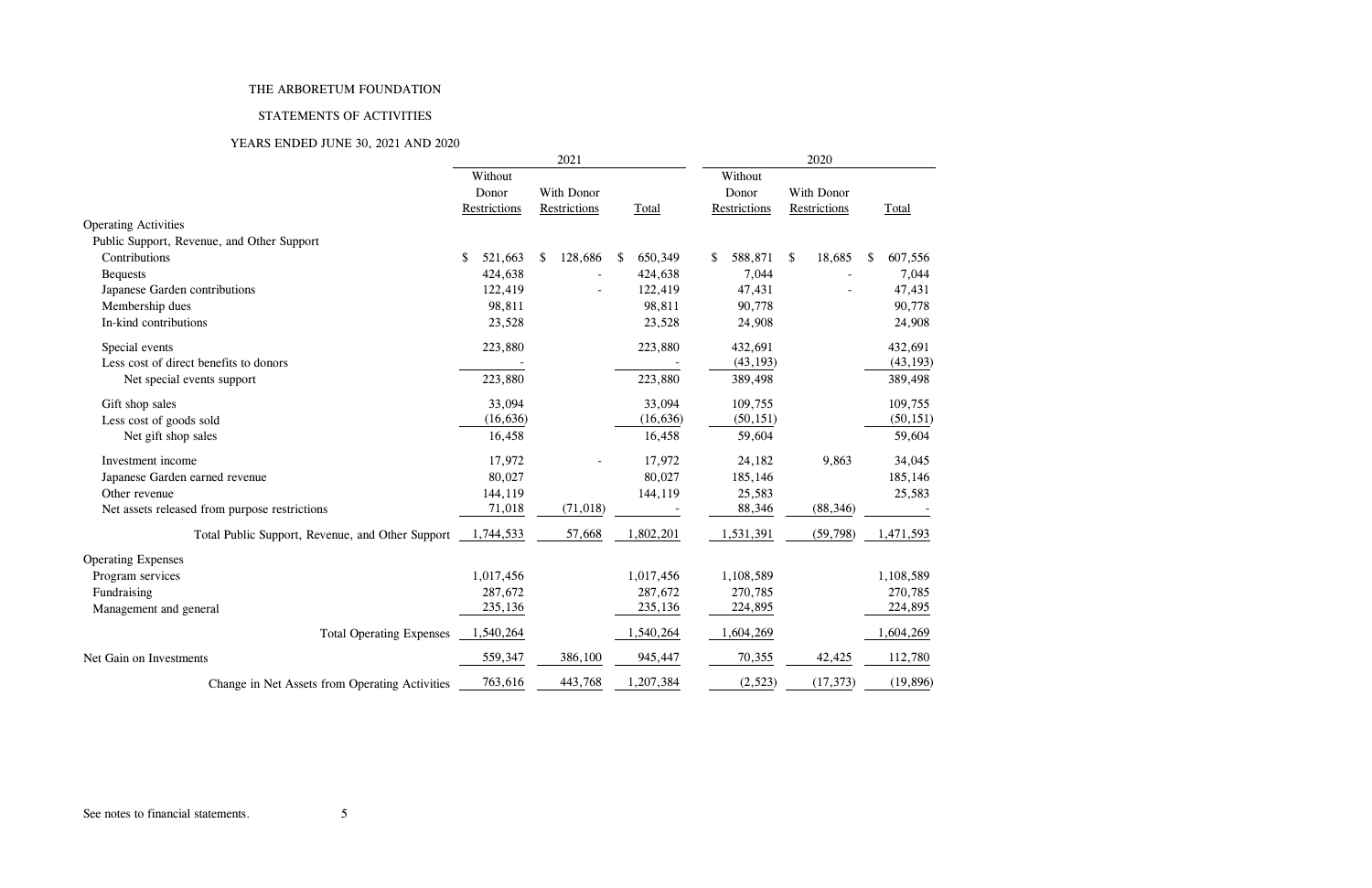|                                                    | 2021  |                     |                       |             | 2020 |              |    |             |                            |             |          |             |
|----------------------------------------------------|-------|---------------------|-----------------------|-------------|------|--------------|----|-------------|----------------------------|-------------|----------|-------------|
|                                                    |       | Without             |                       |             |      |              |    | Without     |                            |             |          |             |
|                                                    | Donor |                     | With Donor            |             |      |              |    | Donor       | With Donor<br>Restrictions |             |          |             |
|                                                    |       | <b>Restrictions</b> | Restrictions<br>Total |             |      | Restrictions |    | Total       |                            |             |          |             |
| Non-operating Activities                           |       |                     |                       |             |      |              |    |             |                            |             |          |             |
| Contributions                                      | \$    | 87,000              | S.                    | 411,000     | S    | 498,000      | \$ | -           |                            | 21,500      | <b>S</b> | 21,500      |
| Net assets released from purpose restrictions      |       | 401,826             |                       | (401, 826)  |      |              |    | 226,422     |                            | (226, 422)  |          |             |
| Program expenses for Master Plan                   |       | (346, 519)          |                       |             |      | (346, 519)   |    | (232,000)   |                            |             |          | (232,000)   |
| Fundraising expenses                               |       |                     |                       |             |      |              |    | (54, 580)   |                            |             |          | (54, 580)   |
| Management and general expenses                    |       |                     |                       |             |      |              |    | (20,000)    |                            |             |          | (20,000)    |
| Change in Net Assets from Non-operating Activities |       | 142,307             |                       | 9,174       |      | 151,481      |    | (80, 158)   |                            | (204, 922)  |          | (285,080)   |
| Total Change in Net Assets                         |       | 905,923             |                       | 452,942     |      | 1,358,865    |    | (82, 681)   |                            | (222, 295)  |          | (304, 976)  |
| Net Assets - beginning of year                     |       | 2,647,743           |                       | 2,612,896   |      | 5,260,639    |    | 2,730,424   |                            | 2,835,191   |          | 5,565,615   |
| Net Assets - end of year                           |       | \$3,553,666         |                       | \$3,065,838 |      | \$6,619,504  |    | \$2,647,743 |                            | \$2,612,896 |          | \$5,260,639 |

# STATEMENTS OF ACTIVITIES (Continued)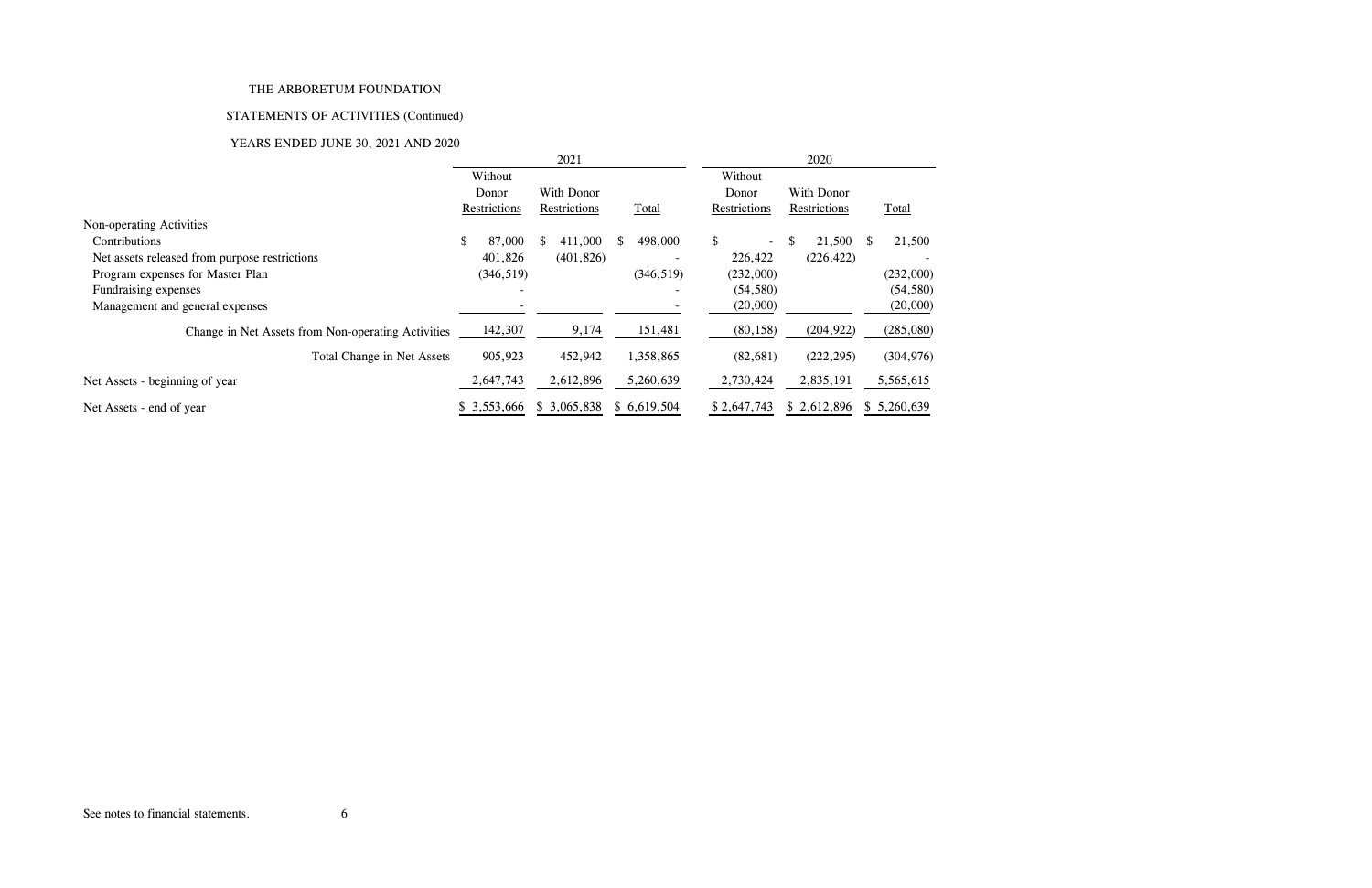|                                                   |            | 2021          |                          |                                      | 2020          |                         |                         |                                      |  |  |
|---------------------------------------------------|------------|---------------|--------------------------|--------------------------------------|---------------|-------------------------|-------------------------|--------------------------------------|--|--|
|                                                   |            |               | Management               |                                      | Management    |                         |                         |                                      |  |  |
|                                                   |            |               | and                      | Total                                |               |                         | and                     | Total                                |  |  |
|                                                   | Programs   | Fundraising   | General                  | <b>Expenses</b>                      | Programs      | Fundraising             | General                 | <b>Expenses</b>                      |  |  |
| Payroll and related expenses                      | \$452,295  | \$222,972     | \$165,379                | $\boldsymbol{\mathsf{S}}$<br>840,646 | 449,186<br>\$ | -\$<br>226,898          | $\mathbb{S}$<br>187,607 | 863,691<br>$\boldsymbol{\mathsf{S}}$ |  |  |
| Grants to others                                  | 787,152    |               |                          | 787,152                              | 703,371       | $\overline{a}$          |                         | 703,371                              |  |  |
| Professional fees                                 | 19,532     | 8,329         | 43,275                   | 71,136                               | 39,955        | 20,991                  | 14,975                  | 75,921                               |  |  |
| Repairs and maintenance                           | 20,415     | 10,064        | 7,465                    | 37,944                               | 21,239        | 10,729                  | 8,871                   | 40,839                               |  |  |
| Events                                            | 10,805     | 21,107        | 3,518                    | 35,430                               | 39,357        | 81,750                  | 13,119                  | 134,226                              |  |  |
| <b>Bulletin</b>                                   | 23,942     | 2,660         |                          | 26,602                               | 20,904        | 2,323                   |                         | 23,227                               |  |  |
| In-kind expense                                   | 12,659     | 6,241         | 4,628                    | 23,528                               | 10,676        | 5,393                   | 4,459                   | 20,528                               |  |  |
| Miscellaneous                                     | 12,882     | 5,761         | 4,273                    | 22,916                               | 16,064        | 8,852                   | 7,319                   | 32,235                               |  |  |
| Printing and postage                              | 11,303     | 4,691         | 2,058                    | 18,052                               | 13,681        | 5,770                   | 2,225                   | 21,676                               |  |  |
| Gift shop cost of goods sold                      | 16,636     |               | $\blacksquare$           | 16,636                               | 50,151        |                         |                         | 50,151                               |  |  |
| Office supplies                                   | 6,778      | 3,341         | 2,479                    | 12,598                               | 6,977         | 3,524                   | 2,914                   | 13,415                               |  |  |
| Telephone                                         | 3,815      | 1,881         | 1,395                    | 7,091                                | 4,607         | 2,328                   | 1,925                   | 8,860                                |  |  |
| Public relations                                  | 2,527      | 625           |                          | 3,152                                | 5,435         |                         |                         | 5,435                                |  |  |
| Taxes and licenses                                |            |               | 666                      | 666                                  |               |                         | 1,215                   | 1,215                                |  |  |
| Interest and bank fees                            |            |               |                          |                                      |               |                         | 266                     | 266                                  |  |  |
| Display garden                                    | (130)      |               |                          | (130)                                | 9,137         |                         |                         | 9,137                                |  |  |
| Total Expenses by function                        | 1,380,611  | 287,672       | 235,136                  | 1,903,419                            | 1,390,740     | 368,558                 | 244,895                 | 2,004,193                            |  |  |
| Less expenses included with revenues              |            |               |                          |                                      |               |                         |                         |                                      |  |  |
| on the statement of activities                    |            |               |                          |                                      |               |                         |                         |                                      |  |  |
| Gift shop cost of goods sold                      | (16, 636)  |               |                          | (16, 636)                            | (50, 151)     |                         |                         | (50, 151)                            |  |  |
| Cost of direct benefits to donors                 |            |               |                          |                                      |               | (43, 193)               |                         | (43, 193)                            |  |  |
| Total Expenses included in expenses               |            |               |                          |                                      |               |                         |                         |                                      |  |  |
| on the statement of activities                    | 1,363,975  | 287,672       | 235,136                  | 1,886,783                            | 1,340,589     | 325,365                 | 244,895                 | 1,910,849                            |  |  |
| <b>Less Non-operating Expenses</b>                | (346, 519) |               |                          | (346, 519)                           | (232,000)     | (54, 580)               | (20,000)                | (306, 580)                           |  |  |
| Total Operating Expenses $\frac{\$}{2}$ 1,017,456 |            | 287,672<br>\$ | 235,136<br>$\mathcal{S}$ | \$1,540,264                          | \$1,108,589   | 270,785<br><sup>8</sup> | 224,895<br><sup>S</sup> | \$1,604,269                          |  |  |

# STATEMENTS OF FUNCTIONAL EXPENSES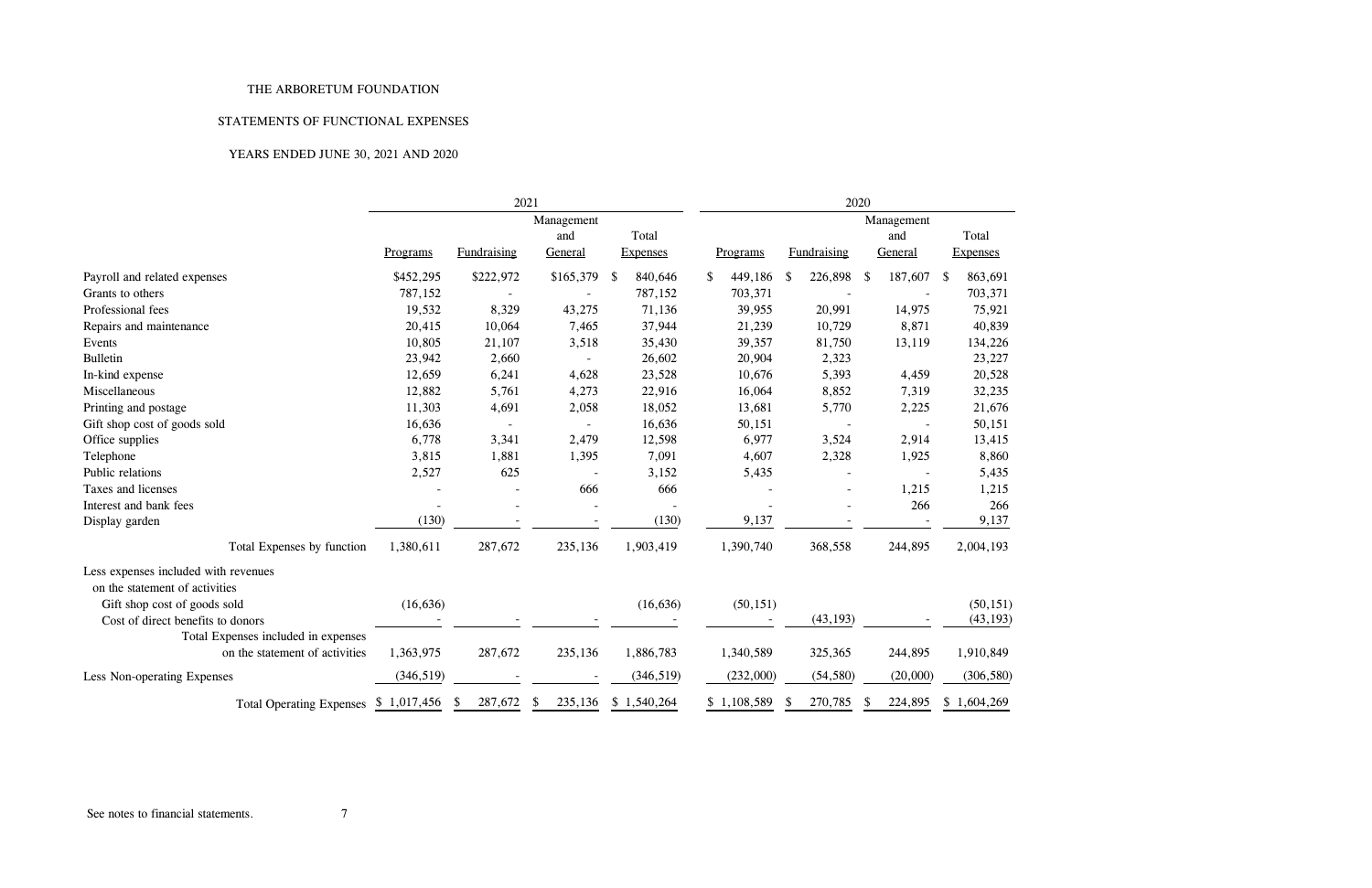# STATEMENTS OF CASH FLOWS

|                                                  | 2021            | 2020          |
|--------------------------------------------------|-----------------|---------------|
| <b>Cash Flows from Operating Activities</b>      |                 |               |
| Cash received from:                              |                 |               |
| Contributions                                    | \$<br>1,233,465 | \$<br>657,015 |
| <b>Bequests</b>                                  | 189,416         | 235,455       |
| Memberships                                      | 98,811          | 90,778        |
| Gift shop sales                                  | 33,094          | 109,755       |
| Special events                                   | 223,880         | 432,691       |
| Japanese Garden earned revenue                   | 107,574         | 158,784       |
| Investments                                      | 17,972          | 44,789        |
| Other                                            | 14,619          | 25,583        |
| Cash paid to:                                    |                 |               |
| Personnel                                        | (855, 240)      | (853, 440)    |
| University of Washington/City of Seattle         | (793, 326)      | (710, 852)    |
| Vendors                                          | (244, 681)      | (424, 788)    |
| Net Cash Provided (Used) by Operating Activities | 25,584          | (234, 230)    |
| <b>Cash Flows from Investing Activities</b>      |                 |               |
| Proceeds from sale of investments                | 457,643         | 1,191,342     |
| Purchases of investments                         | (598, 219)      | (1,011,283)   |
| Net Cash (Used) Provided by Investing Activities | (140, 576)      | 180,059       |
| <b>Cash Flows from Financing Activities</b>      |                 |               |
| Proceeds from Paycheck Protection Program loan   | 129,522         | 129,500       |
| Proceeds from donations restricted to endowment  | 38,500          | 26,085        |
| Net Cash Provided by Financing Activities        | 168,022         | 155,585       |
| Change in Cash and Cash Equivalents              | 53,030          | 101,414       |
| Cash and Cash Equivalents – beginning of year    | 456,590         | 355,176       |
| Cash and Cash Equivalents - end of year          | \$<br>509,620   | 456,590       |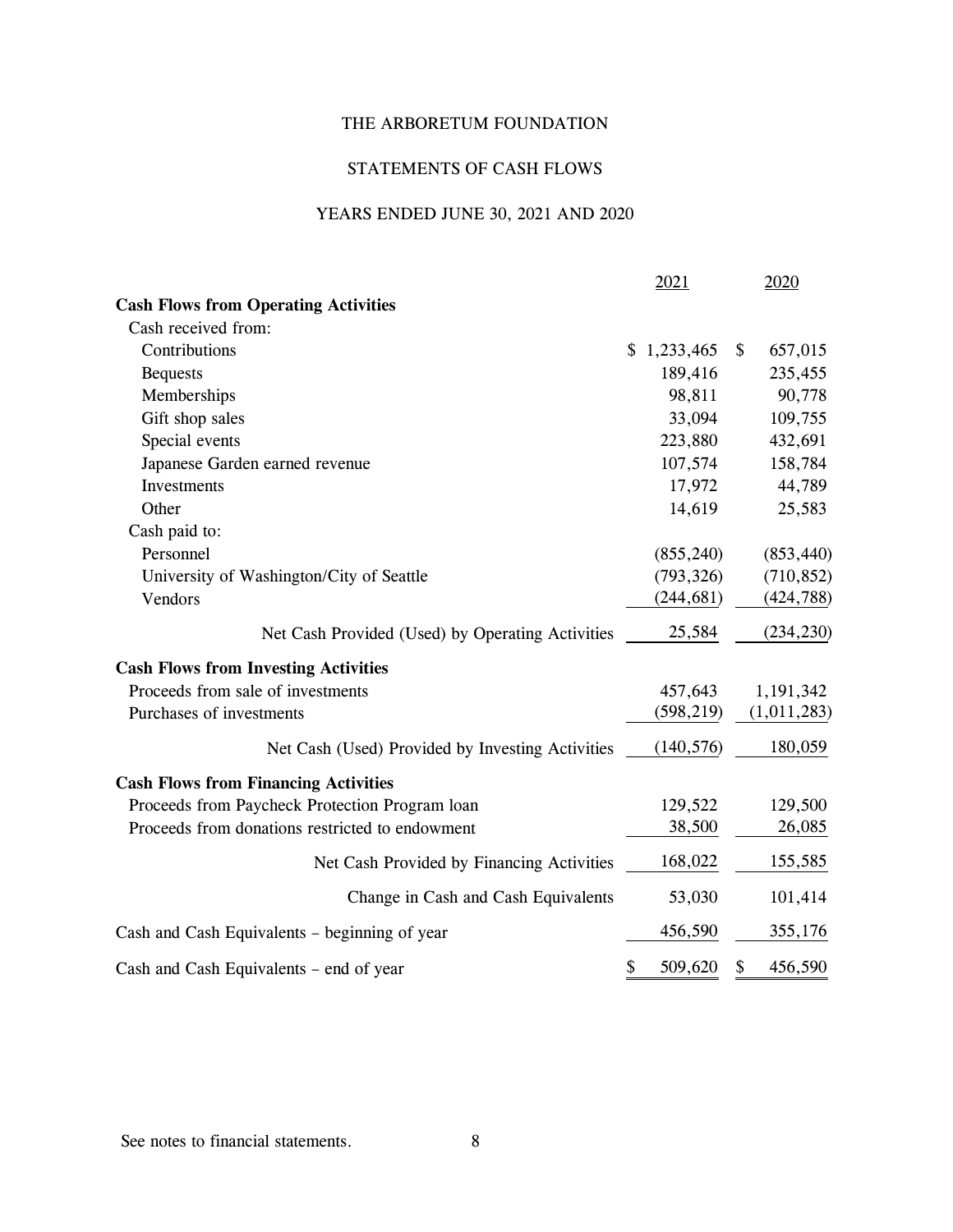# STATEMENTS OF CASH FLOWS

|                                                           | 2021        |               | 2020       |
|-----------------------------------------------------------|-------------|---------------|------------|
| <b>Reconciliation of Change in Net Assets to</b>          |             |               |            |
| <b>Cash Flows from Operating Activities</b>               |             |               |            |
| Change in net assets                                      | \$1,358,865 | <sup>\$</sup> | (304, 976) |
| Adjustments to reconcile change in net assets to net cash |             |               |            |
| provided (used) by operating activities                   |             |               |            |
| Net gain on investments                                   | (945, 447)  |               | (102, 036) |
| Donations restricted to endowment                         | (38,500)    |               | (26,085)   |
| Forgiveness of debt                                       | (129,500)   |               |            |
| Changes in                                                |             |               |            |
| Promises to give                                          | 1,197       |               | 6,613      |
| Other receivables                                         | (207, 675)  |               | 202,049    |
| Prepaid expenses                                          | (4, 465)    |               | (773)      |
| Gift shop inventory                                       | 9,511       |               | (27)       |
| Accounts payable and accrued liabilities                  | (12, 228)   |               | (1,514)    |
| Grants payable                                            | (6,174)     |               | (7, 481)   |
| Net Cash Provided (Used) by Operating Activities          | 25,584      |               | (234,230)  |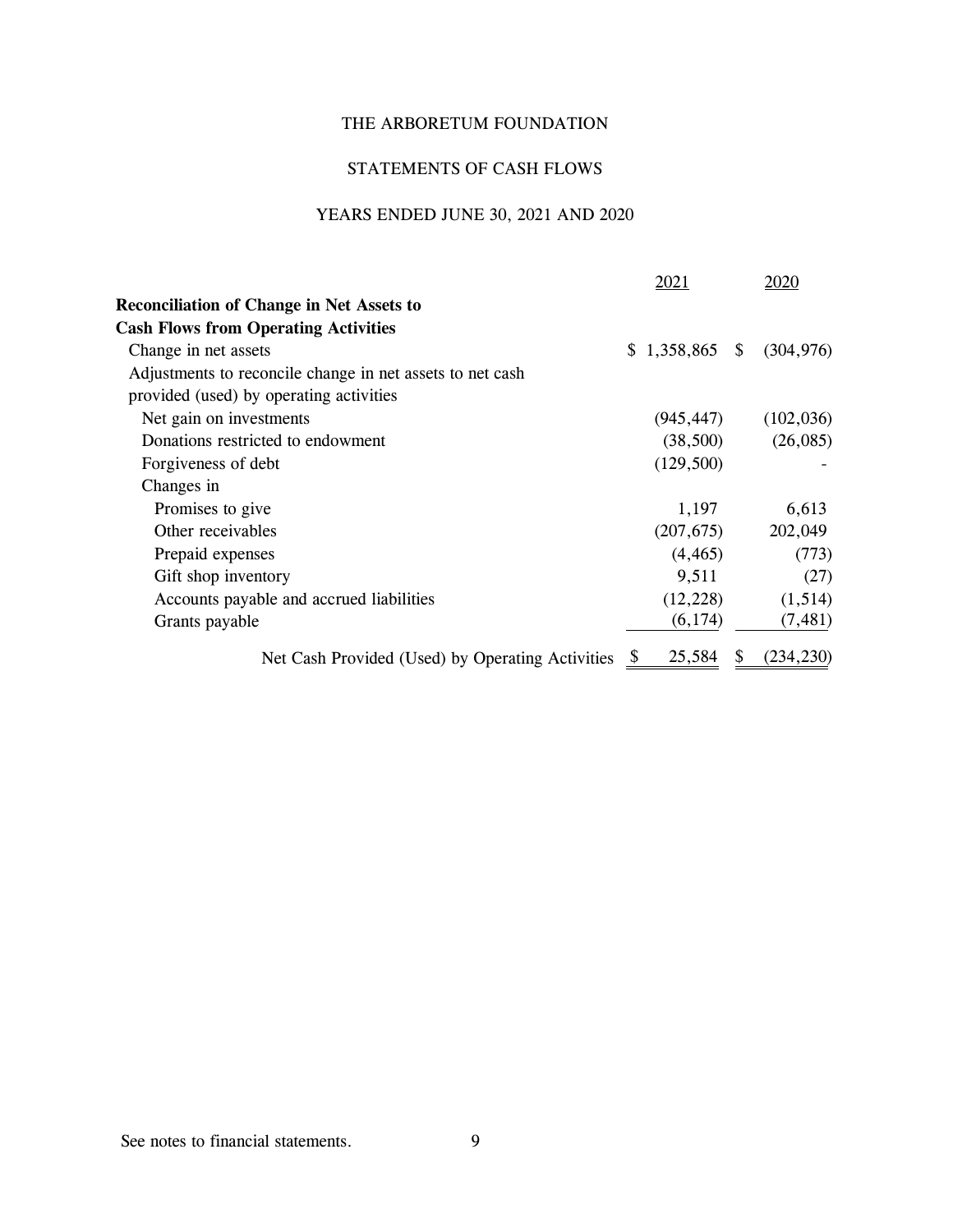# NOTES TO FINANCIAL STATEMENTS

### YEARS ENDED JUNE 30, 2021 AND 2020

#### NOTE A - ORGANIZATION AND SIGNIFICANT ACCOUNTING POLICIES

The Arboretum Foundation (the Foundation) was created on June 11, 1935 to support the preservation and development of the Washington Park Arboretum through advocacy and fundraising. Throughout the Arboretum's history, the Foundation has provided funds for routine maintenance and special projects including the Graham Visitors Center, restoration of key components of Arboretum plant collections and grounds, and creation of new plant displays and gardens. Today, the Foundation, with an active member and volunteer constituency, regularly raises funds to support ongoing Arboretum improvements, education, and public programs. The Foundation is the Arboretum's primary advocate, providing public relations initiatives and outreach designed to strengthen the Arboretum's support among public officials, businesses, and the community at large.

With 230 acres of green space and internationally significant plant collections, the Washington Park Arboretum welcomes approximately 600,000 visitors annually. The Arboretum's primary purposes—conservation, education, and recreation—are fulfilled through school-age learning activities, horticultural research, plant display, plant study programs, and passive recreation opportunities. The Washington Park Arboretum is located near central Seattle, just south of the University of Washington campus, on the shores of Lake Washington.

The City of Seattle owns most of the Washington Park Arboretum's land and buildings, and the University of Washington owns some of the land and buildings and all of the collections. The Arboretum is managed cooperatively by the University and the City; the Foundation is its major supporter. Seattle Parks and Recreation is responsible for park functions throughout the Arboretum. The University of Washington manages the Arboretum's collections, horticultural programs, facilities and education programs through the University of Washington Botanic Gardens.

In January of 2016, the Foundation took over the support functions of the Seattle Japanese Garden from the Associated Recreation Council (ARC), which had been providing the support functions through the Japanese Garden Advisory Council (JGAC). The operations and maintenance are still handled by Seattle Parks and Recreation. The Foundation is the lead for organizing the cycle of cultural events and programs, for recruiting and training volunteers, and for fundraising and community outreach. The Foundation receives a base amount of the gate revenue collected by the City plus a percentage over a designated threshold designed to ensure the City receives adequate funds to support general operations and maintenance. In a typical year, the Foundation also receives the total amount collected from two predetermined events, however these were not held during the year ended June 30, 2021 due to the pandemic. All such net profits accumulated by the Foundation from any Seattle Japanese Garden operations are spent directly on the Seattle Japanese Garden for programming, fundraising, and capital projects.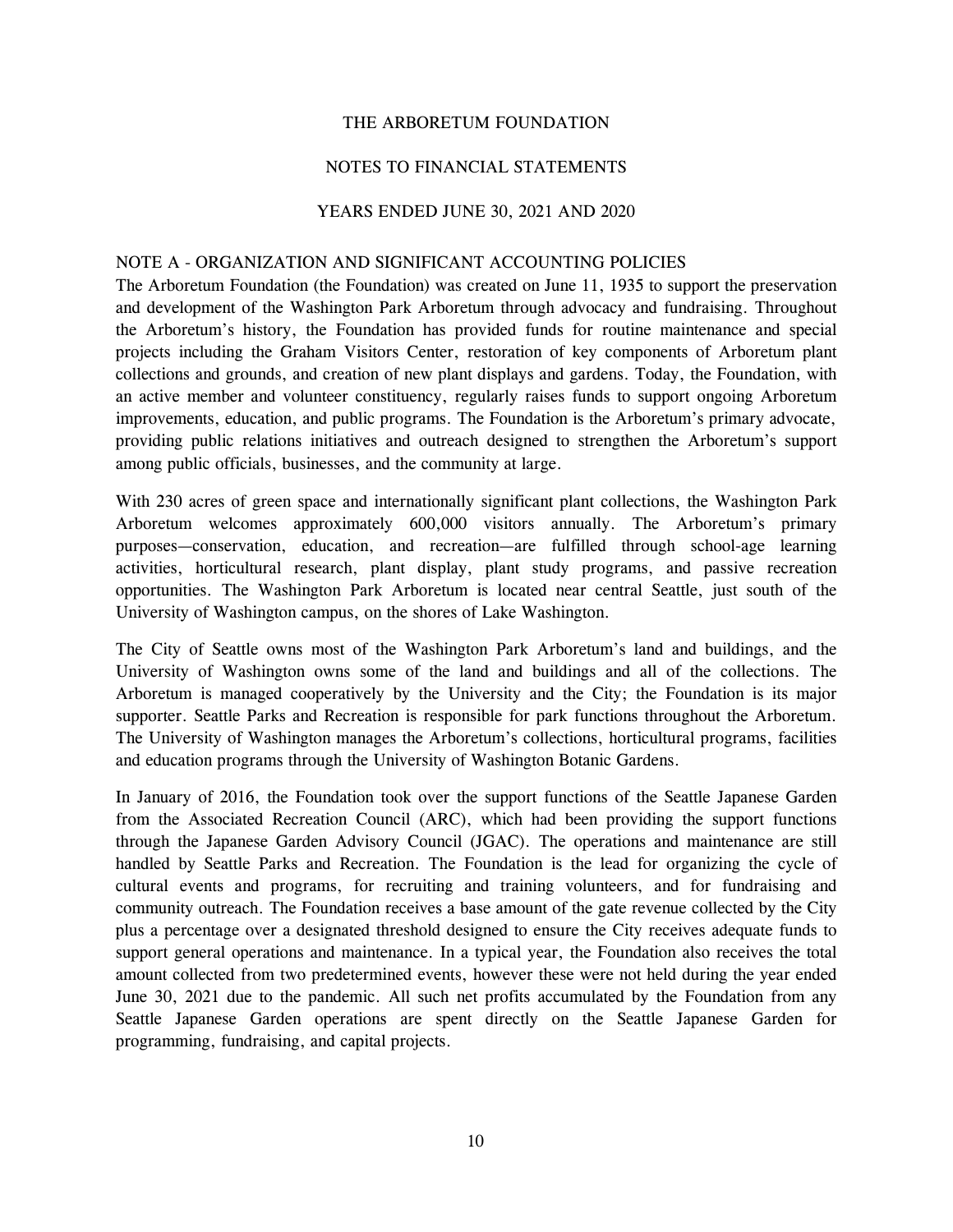# NOTES TO FINANCIAL STATEMENTS

#### YEARS ENDED JUNE 30, 2021 AND 2020

# Basis of presentation NOTE A - ORGANIZATION AND SIGNIFICANT ACCOUNTING POLICIES (Continued)

Net assets, revenues, gains, and losses are classified based on the existence or absence of donor- or grantor-imposed restrictions. Accordingly, net assets and changes therein are classified and reported as follows:

Net Assets Without Donor Restrictions – Net assets available for use in general operations and not subject to donor (or certain grantor) restrictions.

Certain net assets without restriction have been designated by the Board of Directors of the Foundation as follows as of June 30:

|                        | 2021      |      | 2020                      |
|------------------------|-----------|------|---------------------------|
| <b>Sustaining Fund</b> | 412,000   | - \$ | 412,000                   |
| <b>Quasi-Endowment</b> | 1,756,145 |      | 1,332,878                 |
| Special Use Funds      | 209,853   |      | 291,076                   |
|                        |           |      | $$2,377,998$ $$2,035,954$ |

Net Assets With Donor Restrictions – Net assets subject to donor- (or certain grantor-) imposed restrictions. Some donor-imposed restrictions are temporary in nature, such as those that will be met by the passage of time or other events specified by the donor. Other donor-imposed restrictions are perpetual in nature, where the donor stipulates that resources be maintained in perpetuity. Net assets with donor restrictions are as follows at June 30:

|                                                |    | 2021      |   | 2020      |
|------------------------------------------------|----|-----------|---|-----------|
| Subject to expenditure for specific purpose:   |    |           |   |           |
| Azalea Way                                     | \$ | 62,970    | S | 62,970    |
| Tsutakawa Gates Replacement                    |    | 38,500    |   |           |
| Rhododendron Glen                              |    | 440,500   |   | 480,500   |
| Education                                      |    | 23,865    |   | 23,865    |
| Lake Washington Boulevard Beautification       |    | 134,700   |   | 61,500    |
| Other                                          |    | 82,771    |   | 52,570    |
|                                                |    | 783,306   |   | 681,405   |
| Subject to the Foundation's endowment spending |    |           |   |           |
| policy and appropriation:                      |    |           |   |           |
| Master Plan Endowment                          |    | 1,389,389 |   | 1,177,961 |
| General Endowment                              |    | 651,903   |   | 552,936   |
| Ruth Ellerbeck Rhododendron Glen Endowment     |    | 210,534   |   | 175,061   |
| <b>Faulstich Totem Endowment</b>               |    | 30,706    |   | 25,533    |
|                                                |    | 2,282,532 |   | 1,931,491 |
| Total net assets with donor restrictions       | P  | 3,065,838 | S | 2,612,896 |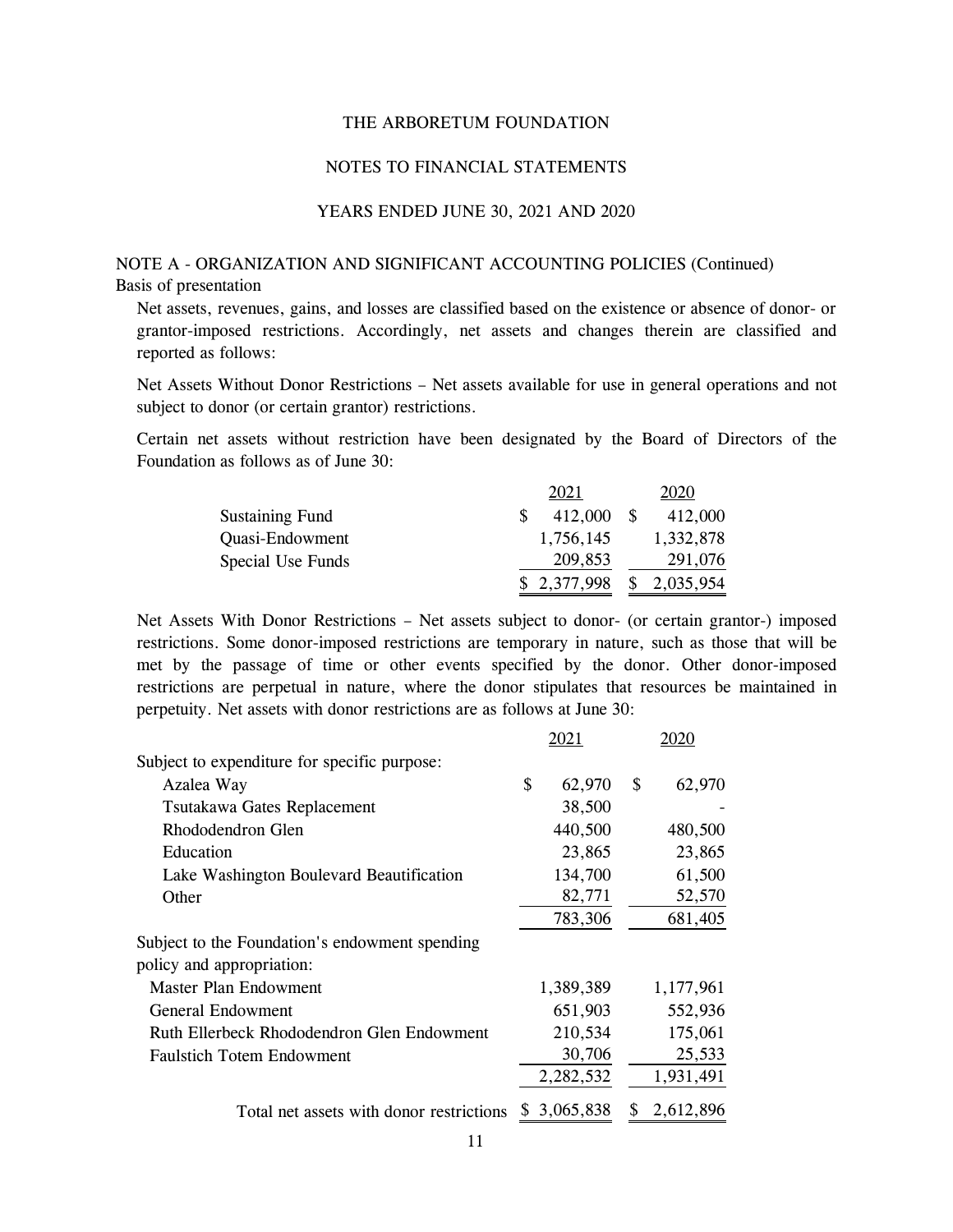### NOTES TO FINANCIAL STATEMENTS

#### YEARS ENDED JUNE 30, 2021 AND 2020

#### NOTE A - ORGANIZATION AND SIGNIFICANT ACCOUNTING POLICIES (Continued)

Contributions restricted by donors are reported as increases in net assets without donor restrictions if the restrictions expire (that is, when a stipulated time restriction ends or purpose restriction is accomplished) in the reporting period in which the revenue is recognized. All other donorrestricted contributions are reported as increases in net assets with donor restrictions, depending on the nature of the restrictions. When a restriction expires, net assets with donor restrictions are reclassified to net assets without donor restrictions and reported in the statements of activities as net assets released from restrictions. Gifts of long-lived assets and gifts of cash restricted for the acquisition of long-lived assets are released from restriction when the assets are placed in service.

#### Fair value measurements

In accordance with financial accounting standards, a three-tiered hierarchy of input levels is used for measuring fair value. Financial accounting standards defines fair value as the price that would be received to sell an asset or paid to transfer a liability in an orderly transaction between market participants at the measurement date. Valuation techniques utilized to determine fair value are consistently applied. The three tiers of inputs used for fair value measurements are as follows:

Level 1: Fair values are based on quoted prices in active markets for identical assets and liabilities.

Level 2: Fair values are based on observable inputs that include: quoted market prices for similar assets or liabilities; quoted market prices that are not in an active market; or other inputs that are observable in the market and can be corroborated by observable market data for substantially the full term of the assets.

Level 3: Fair values are calculated by the use of pricing models and/or discounted cash flow methodologies, and may require significant management judgment or estimation. These methodologies may result in a significant portion of the fair value being derived from unobservable data.

## Cash and cash equivalents

Cash and cash equivalents consist of checking accounts and money market funds.

#### Non-operating activities

The Foundation's non-operating activities relate to the Washington Park Arboretum Master Plan. This plan includes a vision for the future of the Arboretum that will last for generations. The activities involved in the plan are improved plant collections, plant displays, facilities, visitor services, and educational programs. A planned major gifts campaign to fund portions of the plan including a new environmental education center has been postponed due to the COVID-19 pandemic though the Foundation continues to fundraise for a subset of Master Plan projects.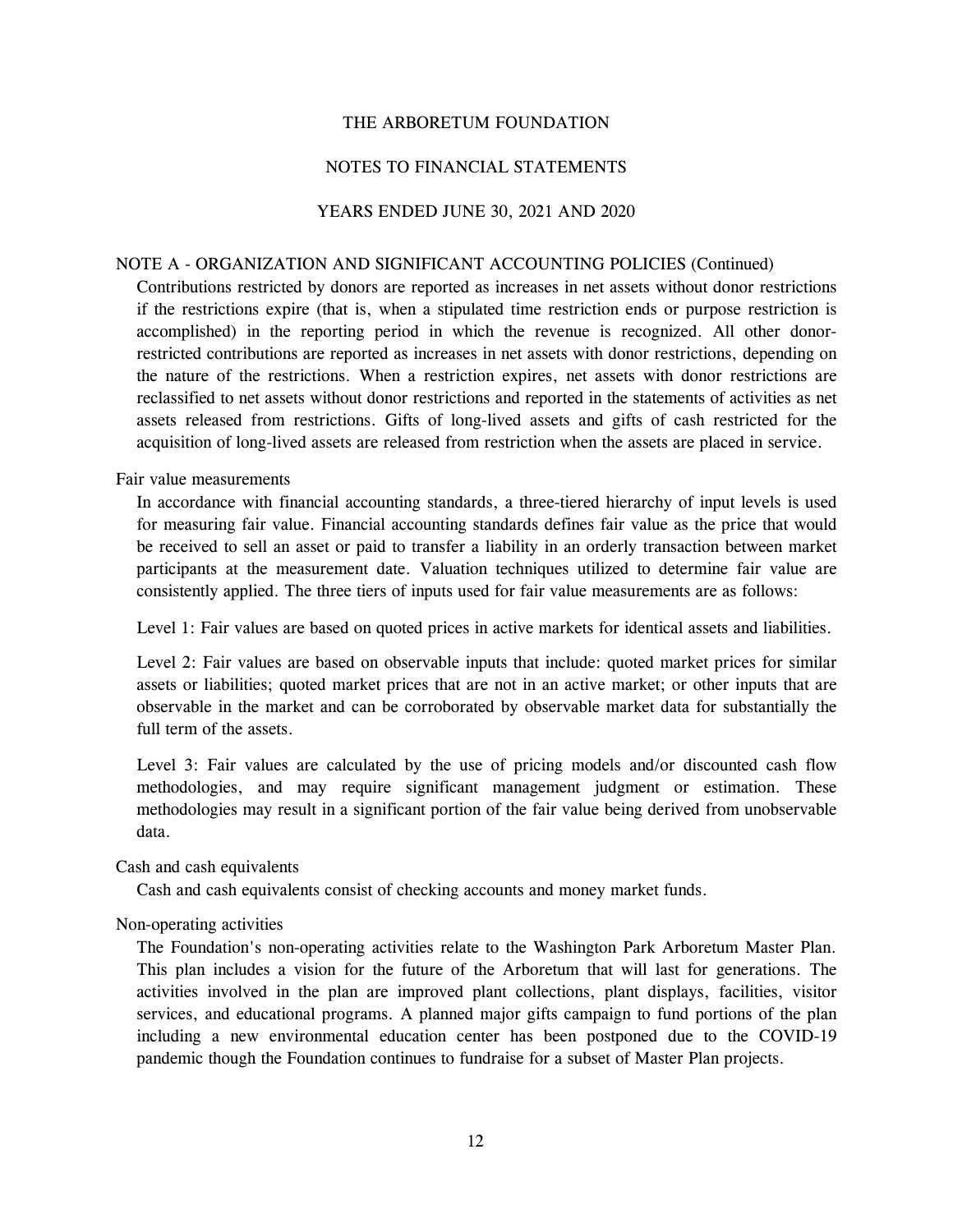### NOTES TO FINANCIAL STATEMENTS

#### YEARS ENDED JUNE 30, 2021 AND 2020

#### NOTE A - ORGANIZATION AND SIGNIFICANT ACCOUNTING POLICIES (Continued)

#### Federal income tax

The Internal Revenue Service has recognized The Arboretum Foundation as exempt from federal income taxes under provision of Section 501(a) of the Internal Revenue Code as an entity described in Section 501(c)(3) and not as a private foundation.

### Concentration of credit risk

The Foundation maintains its cash and cash equivalents in bank accounts that may exceed federally insured limits at times during the year or that are uninsured. The Foundation has not experienced any losses in these accounts.

#### Investments

The Foundation maintains a master investment pool. Investment earnings from securities in the master investment pool are allocated to the individual funds based on the relationship of the fair value of each fund to the total fair value of the master investment pool, as adjusted for additions to or deductions from those accounts.

Investment income and gains restricted by donors are reported as increases in net assets without donor restriction if the restrictions are met (a stipulated time period ends or a purpose restriction is accomplished) in the reporting period in which the income and gains are recognized.

Investments consist of the following as of June 30, 2021:

|                                  | Endowment | Other       | <b>Total</b>      |
|----------------------------------|-----------|-------------|-------------------|
| Cash & Money Market              | 369,937   |             | 369,937<br>$-$ \$ |
| <b>Equities and Equity Funds</b> | 1,969,637 | 888,265     | 2,857,902         |
| Fixed Income                     | 1,330,932 | 947,813     | 2,278,745         |
| <b>Exchange Traded Funds</b>     | 368,171   | 164,490     | 532,661           |
|                                  | 4,038,677 | \$2,000,568 | 6,039,245         |

Investments consist of the following as of June 30, 2020:

|                                  | Endowment   | Other     |        | Total     |
|----------------------------------|-------------|-----------|--------|-----------|
| Cash & Money Market              | 162,567     |           | $-$ \$ | 162,567   |
| <b>Equities and Equity Funds</b> | 1,430,847   | 687,933   |        | 2,118,780 |
| Fixed Income                     | 1,352,165   | 841,980   |        | 2,194,145 |
| <b>Exchange Traded Funds</b>     | 318,790     | 158,940   |        | 477,730   |
|                                  | \$3,264,369 | 1,688,853 |        | 4,953,222 |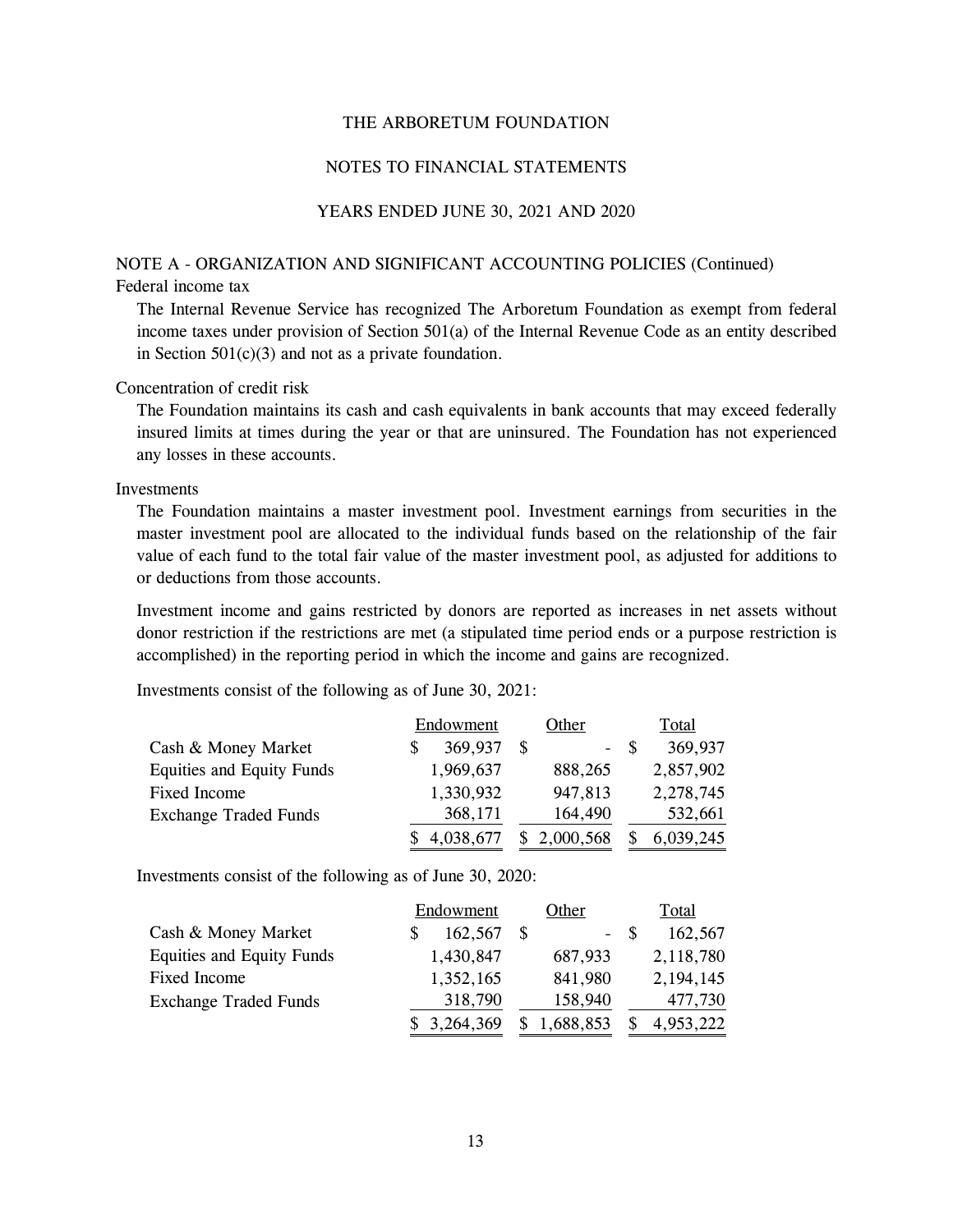# NOTES TO FINANCIAL STATEMENTS

#### YEARS ENDED JUNE 30, 2021 AND 2020

#### NOTE A - ORGANIZATION AND SIGNIFICANT ACCOUNTING POLICIES (Continued)

### Promises to give

Unconditional promises to give are stated at net realizable value. In accordance with financial accounting standards, unconditional promises to give are recognized as support in the period received and as assets, decreases of liabilities, or expenses, depending on the form of the benefits received. Unconditional promises to give are due in less than one year and are net of allowance for uncollectible amounts.

#### Gift shop inventory

Gift shop inventory consists of gift shop merchandise that is stated at the lower of first-in, first-out cost or market.

#### Property and equipment

Furniture and equipment are stated at cost or, if donated, at fair value at the date of donation. Items with a cost or fair value of \$2,000 or greater are capitalized. Depreciation of furniture and equipment is provided using the straight-line method over the estimated useful lives of the assets, generally three to ten years.

#### Accounts of individual units

The accompanying statements of financial position do not include the assets, liabilities, and related net assets of the 12 local units. These amounts are estimated by management and the finance committee to be immaterial relative to the Foundation's assets.

### Receivables

Receivables are stated at the amount management expects to collect from outstanding balances.

#### Support and revenue recognition

Gift shop sales are recognized at the time of purchase. The Foundation recognizes earned revenue from services when the services are provided. Membership dues are contributory in nature and are recognized when received. The Foundation records special events revenue equal to the cost of direct benefits to donors, and contribution revenue for the difference. All goods and services are transferred at a point in time.

The Foundation recognizes contributions when cash, securities or other assets, an unconditional promise to give, or notification of a beneficial interest is received. Conditional promises to give, that is, those with a measurable performance or other barrier, and a right of return or release, are not recognized until the conditions on which they depend have been met. The Foundation had no conditional promises to give as of June 30, 2021.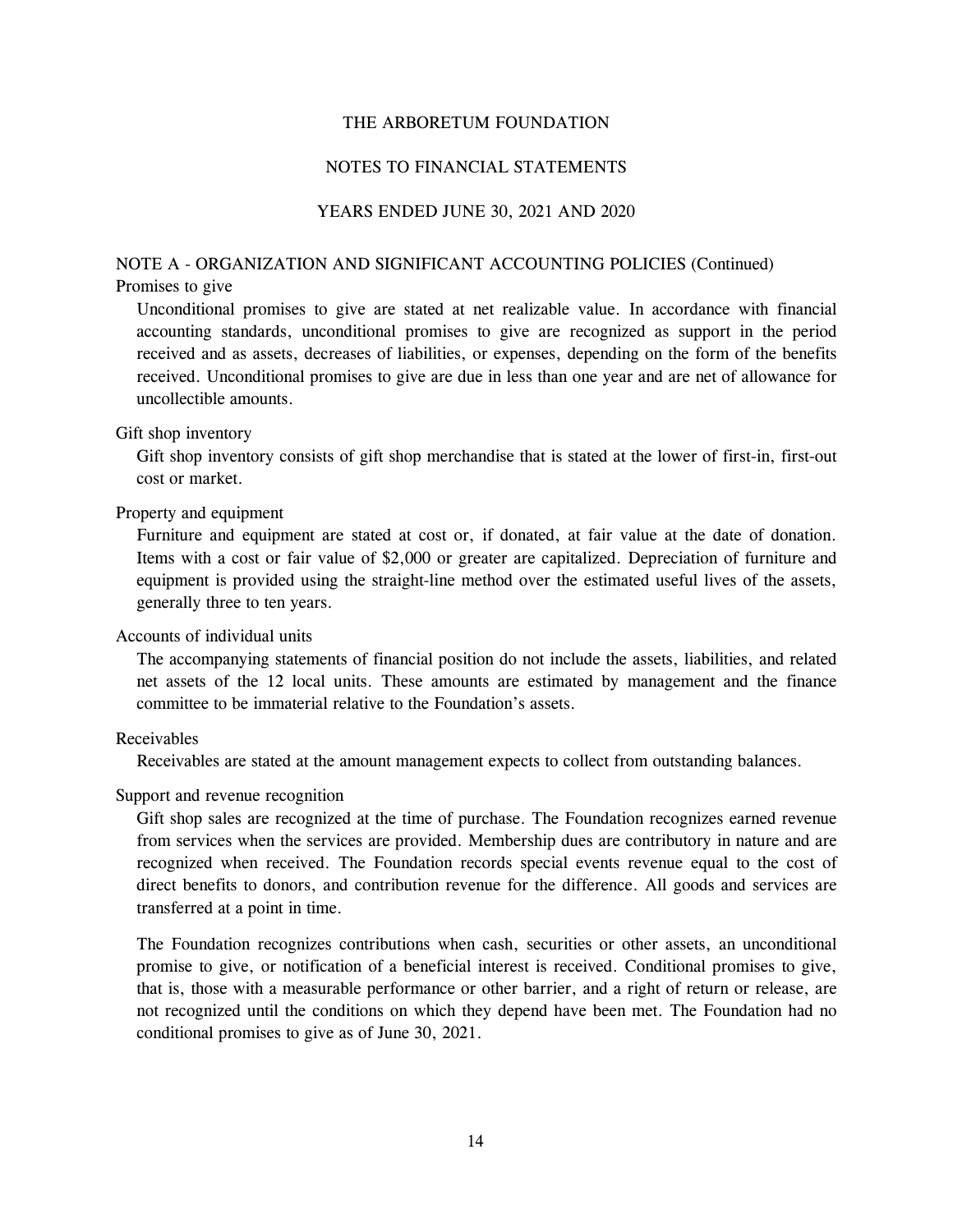### NOTES TO FINANCIAL STATEMENTS

#### YEARS ENDED JUNE 30, 2021 AND 2020

#### NOTE A - ORGANIZATION AND SIGNIFICANT ACCOUNTING POLICIES (Continued)

In-kind goods, services and facilities

Donated marketable securities and other non-cash donations are recorded at their estimated fair values at the date of donation. Donated services are recorded as in-kind contributions and are recognized as revenue at estimated values at the date of receipt if they (a) create or enhance nonfinancial assets, or (b) require specialized skills and would need to be purchased if not provided by donation. Corresponding expenses are recognized as the assets and services are utilized. The Foundation occupies a portion of the Visitors Center rent-free where it conducts its activities.

The following items have been recorded as in-kind for the years ended June 30:

|                                | 2021      |     | 2020   |
|--------------------------------|-----------|-----|--------|
| Goods and services             | 3.000     | - 8 | 4.380  |
| Contributed facilities         | 20,528    |     | 20,528 |
| Total in-kind contributions \$ | 23.528 \$ |     | 24,908 |

The Foundation utilizes volunteers for multiple tasks including cashiering in the gift shop, assisting the professional horticulture staff in maintaining the botanical collection, potting and growing plants, office work, small crafting projects, assisting with plant and holiday sales, and help planning and executing events.

These volunteer hours do not qualify for revenue recognition under generally accepted accounting principles but are important to Foundation general operations. For the years ended June 30, 2021 and June 30, 2020, respectively, the Arboretum Foundation utilized 200 (unaudited) and 619 (unaudited) total volunteers for a total of 3,000 (unaudited) and 8,880 (unaudited) hours, respectively. Volunteer activities were limited due to pandemic-related program closures in the current year.

#### **Concentrations**

Contributions from two donors accounted for 39% of total support for the year ended June 30, 2021. No such concentrations existed for the year ended June 30, 2020.

#### Functional allocation of expenses

The costs of providing the various programs and other activities have been summarized on a functional basis in the statements of activities and of functional expenses. Where possible, specific expenses have been charged directly to the appropriate category. When functions are shared or costs are intermingled, expenses are primarily allocated based on employee wage allocations. If the wage allocation is not relevant, expenses are allocated by making a qualitative judgement as to the appropriate functional category (for instance, the small fundraising component of our Bulletin versus its primarily program focus).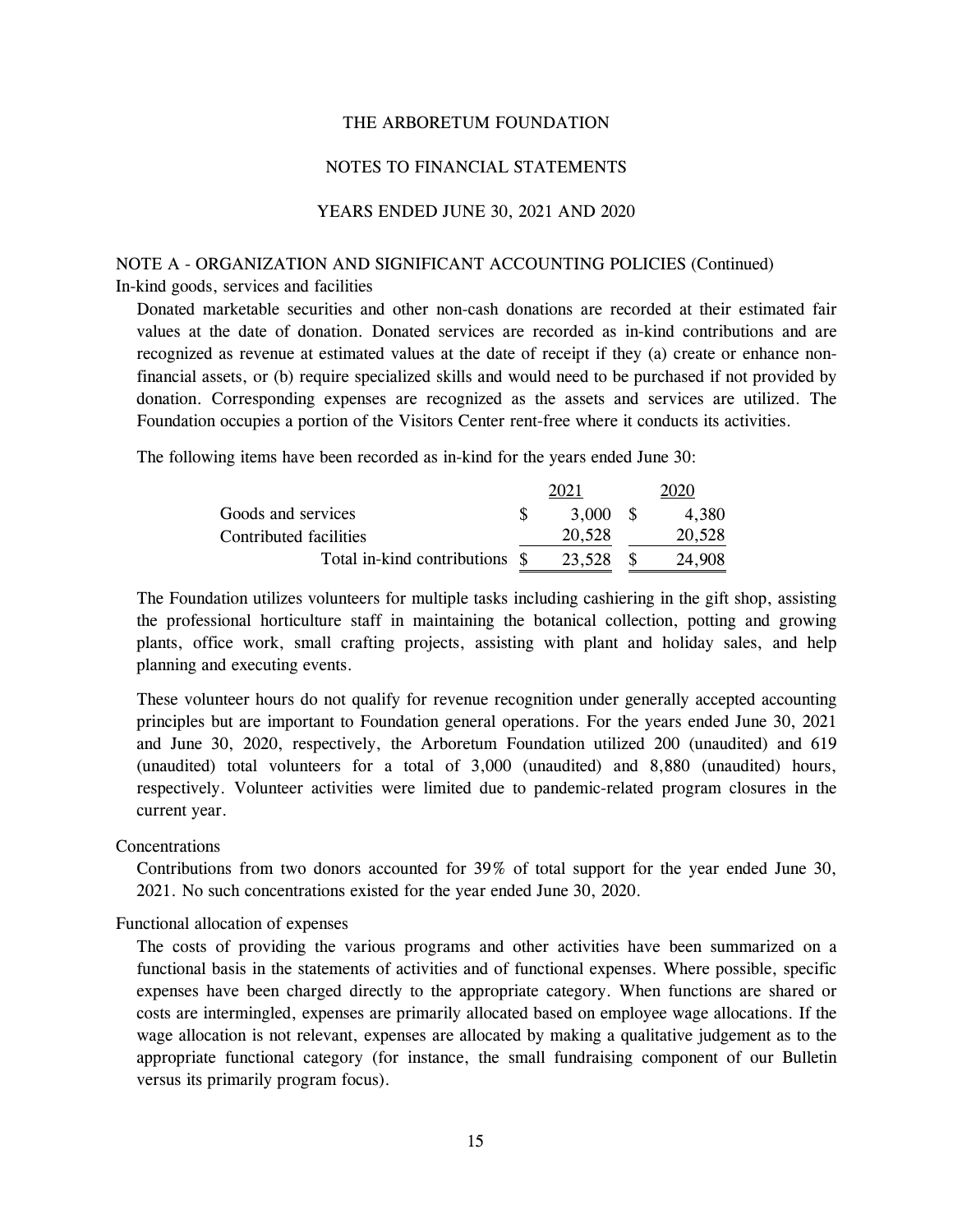# NOTES TO FINANCIAL STATEMENTS

#### YEARS ENDED JUNE 30, 2021 AND 2020

#### NOTE A - ORGANIZATION AND SIGNIFICANT ACCOUNTING POLICIES (Continued)

#### Use of estimates

The preparation of financial statements in conformity with generally accepted accounting principles requires management to make estimates and assumptions that affect the reported amounts of assets and liabilities and disclosures of contingent assets and liabilities at the date of the financial statements and the reported amounts of revenues and expenses during the reporting period. Actual results could differ from those estimates.

### Reclassifications

Certain accounts in the prior year financial statements have been reclassified for comparative purposes to conform with the presentation in the current year financial statements. These reclassifications had no effect on the net assets or change in net assets as of or for the year ended June 30, 2020.

#### NOTE B - FAIR VALUE MEASUREMENTS

Fair value of assets measured on a recurring basis (at least annually) are as follows:

|                                  |                  | <b>Valuation Input Tier</b> |           |              |
|----------------------------------|------------------|-----------------------------|-----------|--------------|
|                                  | <u>(Level 1)</u> | (Level 2)                   | (Level 3) | <b>Total</b> |
| As of June 30, 2021:             |                  |                             |           |              |
| <b>Equities and Equity Funds</b> | \$2,857,902      | -S                          | \$        | \$2,857,902  |
| <b>Fixed Income</b>              | 2,278,745        |                             |           | 2,278,745    |
| <b>Exchange Traded Funds</b>     | 532,661          |                             |           | 532,661      |
|                                  | 5,669,308        | \$                          |           | \$5,669,308  |
|                                  |                  | <b>Valuation Input Tier</b> |           |              |
|                                  | (Level 1)        | (Level 2)                   | (Level 3) | Total        |
| As of June 30, 2020:             |                  |                             |           |              |
| <b>Equities and Equity Funds</b> | \$2,118,780      | \$                          | \$        | \$2,118,780  |
| <b>Fixed Income</b>              | 2,194,145        |                             |           | 2, 194, 145  |
| <b>Exchange Traded Funds</b>     | 477,730          |                             |           | 477,730      |
|                                  | 4,790,655        | \$<br>-                     | S         | \$4,790,655  |

Assets and liabilities stated at fair value on a nonrecurring basis using level 2 inputs generally include donated goods, facilities and services. Long-term promises to give are valued on a nonrecurring basis using the net present value of future cash flows discounted at a risk-free rate of return, which is a level 3 input.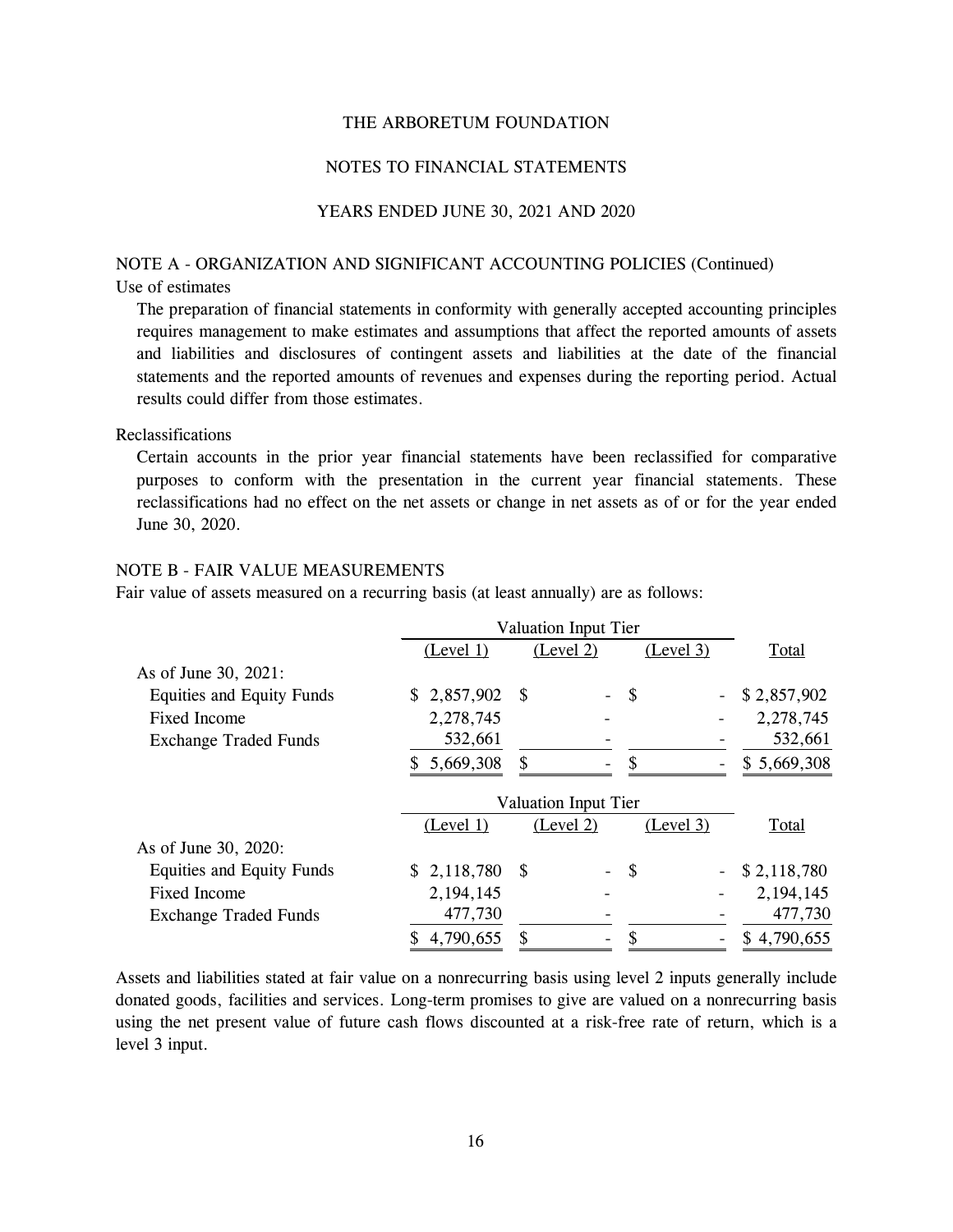# NOTES TO FINANCIAL STATEMENTS

#### YEARS ENDED JUNE 30, 2021 AND 2020

#### NOTE C - LIQUIDITY

The Foundation regularly monitors liquidity required to meet its operating needs and other contractual commitments, while also striving to maximize the investment of its available funds. The Foundation has various sources of liquidity at its disposal, including cash and cash equivalents, equity securities, bonds, and a variety of mutual funds.

The Foundation considers investment income without donor restrictions, appropriated earnings from donor-restricted and board-designated (quasi) endowments, contributions and other income without donor restrictions and contributions with donor restrictions to be available for use in its annual operations. General expenditures include administrative and general expenses, fundraising expenses and grant commitments. The Foundation manages its cash available to meet general expenditures following three guiding principles:

- Operating within a prudent range of financial soundness and stability,
- Maintaining adequate liquid assets, and
- Maintaining sufficient reserves to provide reasonable assurance that long-term grant commitments and obligations under endowments with donor restrictions and quasi-endowments that support mission fulfillment will continue to be met, ensuring the sustainability of the Foundation.

The following table shows the total financial assets held by the Foundation and the amounts of those financial assets that could readily be made available within one year of the statement of financial position date to meet general expenditures at June 30:

|                                                           |    | 2021          | 2020                  |
|-----------------------------------------------------------|----|---------------|-----------------------|
| Total financial assets                                    | S. |               | 6,784,768 \$5,439,237 |
| Less donor-imposed restrictions:                          |    |               |                       |
| Subject to expenditure for specific purpose               |    | (783, 306)    | (681, 405)            |
| Endowments                                                |    | (2, 282, 532) | (1, 931, 491)         |
| Net financial assets after donor-imposed restrictions     |    | 3,718,930     | 2,826,341             |
| Less board-designated funds                               |    | (2,377,998)   | (2,035,954)           |
| Financial assets available to meet cash needs for general |    |               |                       |
| expenditures within one year                              |    | 1,340,932     | 790,387               |

The Foundation's governing board has designated a portion of its resources without donor restriction for quasi-endowment. Those amounts have not been included in the financial assets available to meet general expenditures over the next 12 months as these funds are invested for long-term appreciation. However, these funds remain available and may be spent at the discretion of the Board. During the years ended June 30, 2021 and 2020, the Foundation was able to meet its cash needs using annual revenues and without utilizing investment reserves.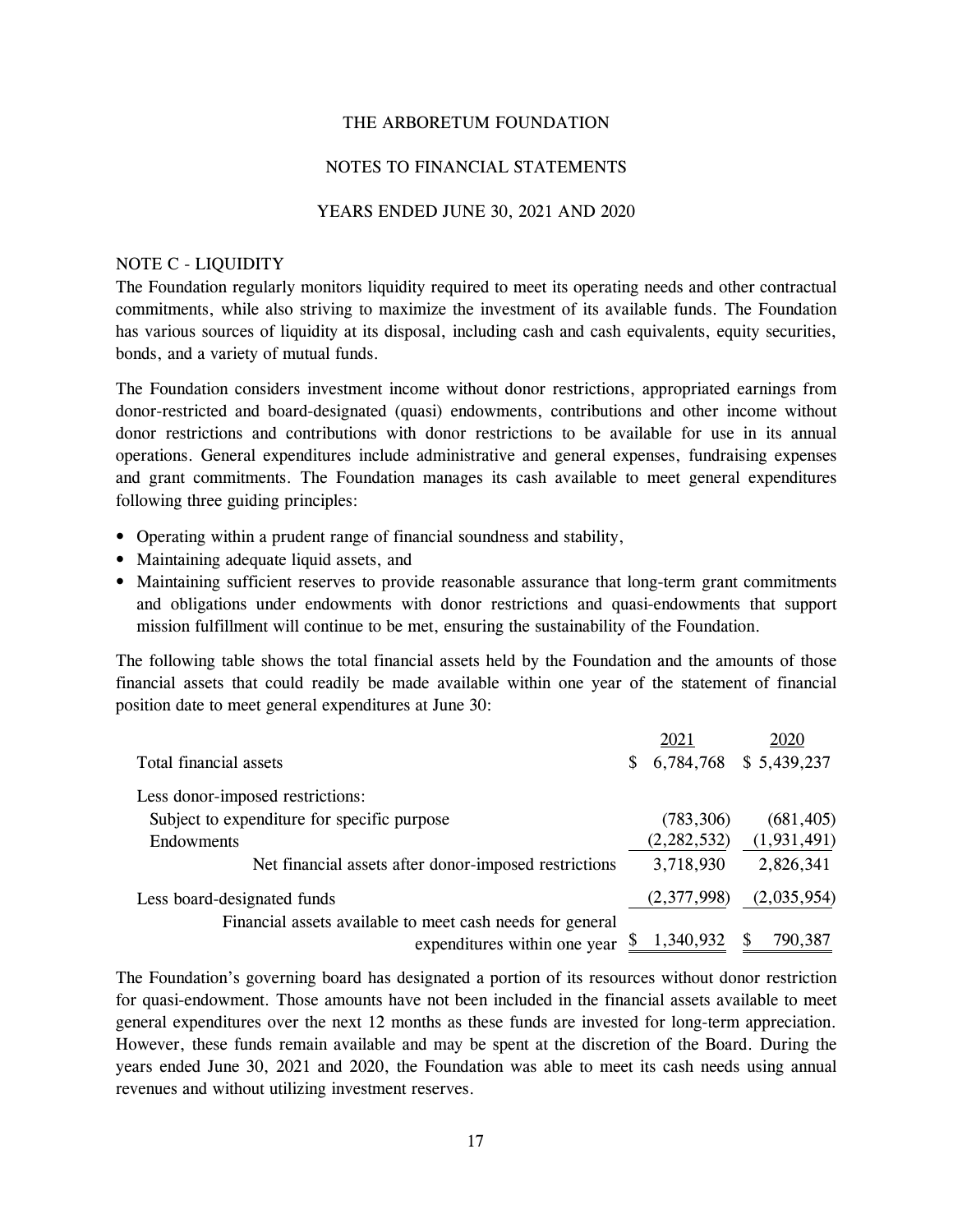### NOTES TO FINANCIAL STATEMENTS

#### YEARS ENDED JUNE 30, 2021 AND 2020

#### NOTE D - ENDOWMENT

The Foundation's endowment contains four individual donor-restricted funds established for maintenance of the Master Plan projects, Rhododendron Glen, Faulstich Totem and general purposes. The endowment also includes board-designated quasi-endowment funds. As required by generally accepted accounting principles, net assets associated with endowment funds are classified and reported based on the existence or absence of donor-imposed restrictions.

Interpretation of Relevant Law

The Board of Directors of the Foundation has interpreted the Uniform Prudent Management of Institutional Funds Act (UPMIFA) as enacted by the State of Washington and determined that requiring the preservation of the fair value of the original gift as of the gift date of the donorrestricted endowment funds, absent explicit donor stipulations to the contrary, is appropriate. As a result of this interpretation, the Foundation classifies as net assets with donor restriction (a) the original value of gifts donated to the endowment, (b) the original value of subsequent gifts to the endowment, and (c) accumulations to the endowment made in accordance with the direction of the applicable donor gift instrument at the time the accumulation is added to the fund.

The remaining portion of the donor-restricted endowment fund that is not classified as corpus is maintained in the endowment fund until those amounts are appropriated for expenditure by the Foundation in a manner consistent with the standard of prudence prescribed by UPMIFA. In accordance with UPMIFA, the Foundation considers the following factors in making a determination to appropriate or accumulate donor-restricted endowment funds:

- (1) The duration and preservation of the fund
- (2) The purposes of the organization and the donor-restricted endowment fund
- (3) General economic conditions
- (4) The possible effect of inflation and deflation
- (5) The expected total return from income and the appreciation of investments
- (6) Other resources of the organization
- (7) The investment policies of the organization

### Return Objectives and Risk Parameters

The Foundation has adopted investment and spending policies for endowment assets that attempt to provide a predictable stream of funding to programs supported by its endowment, while seeking to maintain the purchasing power of the endowment assets.

Endowment assets include those assets of donor-restricted funds that the organization must hold in perpetuity or for a donor-specified period(s).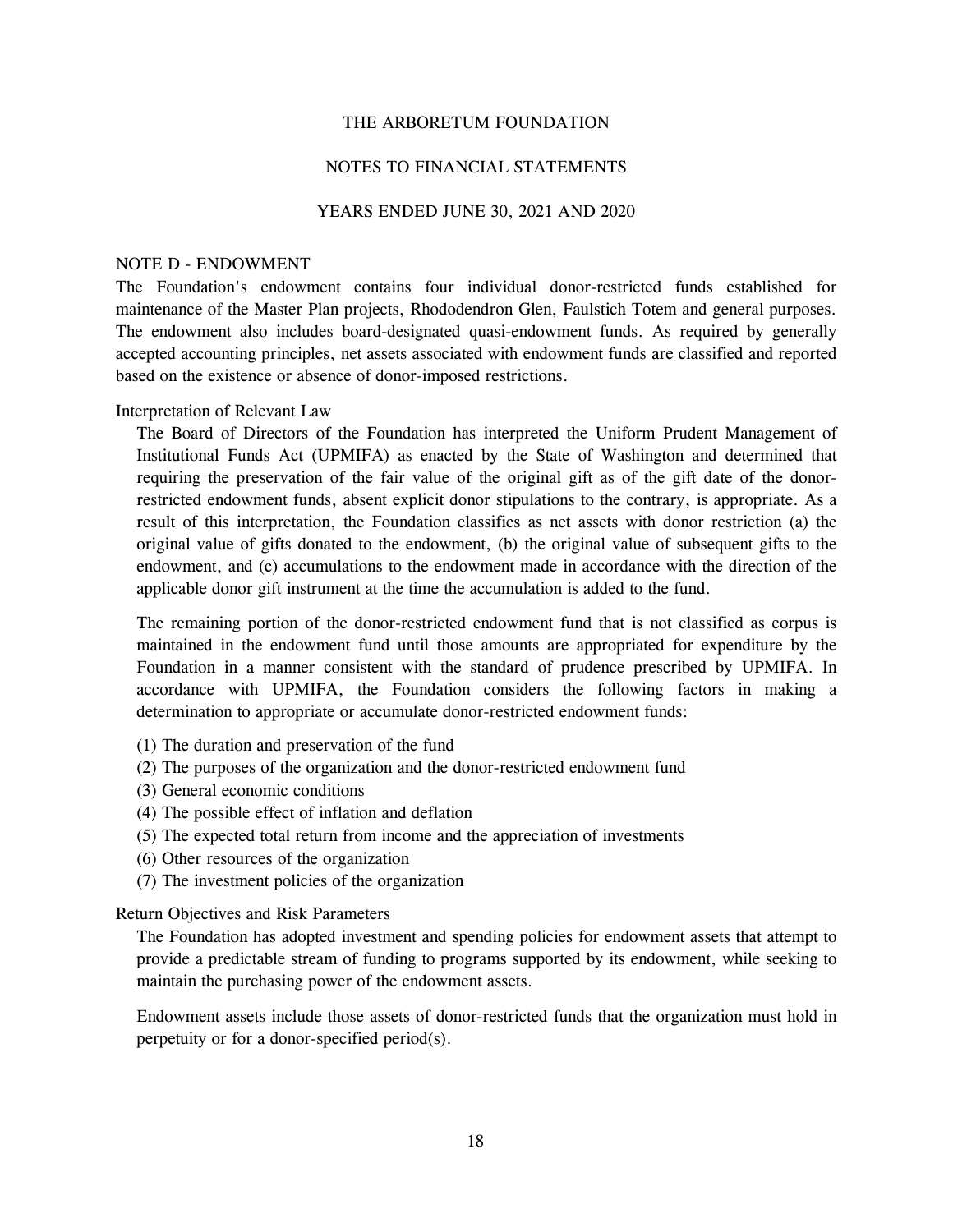### NOTES TO FINANCIAL STATEMENTS

#### YEARS ENDED JUNE 30, 2021 AND 2020

# NOTE D - ENDOWMENT (Continued)

Under this policy, as approved by the Board of Directors, the endowment assets are invested in a manner that is intended to produce results that exceed the price and yield results of the S&P 500 Index while assuming a moderate level of investment risk. The Foundation expects its endowment funds, over time, to outperform inflation by at least 3%, net of management fees and expenses, annually. Actual returns in any given year may vary from this amount.

Strategies Employed for Achieving Objectives

To satisfy its long-term rate-of-return objectives, the Foundation relies on a total return strategy in which investment returns are achieved through both capital appreciation (realized and unrealized) and current yield (interest and dividends). The Foundation targets a diversified asset allocation that places a greater emphasis on equity than debt-based investments to achieve its long-term return objectives within prudent risk constraints.

#### Spending Policy and How the Investment Objectives Relate to Spending Policy

The Foundation has a policy of appropriating for distribution to operating funds each year no less than 3% nor more than 4% of the average of the previous four calendar year-end endowment fund balances. This objective allows the fund to grow through gains on investments over a period of time, while distributions would be based on earnings less management expenses. This is consistent with the Foundation's objective to maintain or increase the purchasing power of assets held in perpetuity or for a specified term, as well as to provide additional real growth through new gifts and investment return.

Endowment net assets by fund type as of June 30, 2021:

|                                   | <b>Without Donor</b> | With Donor   |          |              |
|-----------------------------------|----------------------|--------------|----------|--------------|
|                                   | Restrictions         | Restrictions |          | <b>Total</b> |
| Board-designated quasi-endowment  | \$1,756,145          |              |          | 1,756,145    |
| Donor-restricted endowment funds  |                      |              |          |              |
| Master Plan Endowment             |                      | \$1,389,389  |          | 1,389,389    |
| General Endowment                 |                      | 651,903      |          | 651,903      |
| <b>Ruth Ellerbeck Endowment</b>   |                      | 210,534      |          | 210,534      |
| <b>Faulstich Totem Endowment</b>  |                      | 30,706       |          | 30,706       |
| Total endowment funds \$1,756,145 |                      | \$2,282,532  | <b>S</b> | 4,038,677    |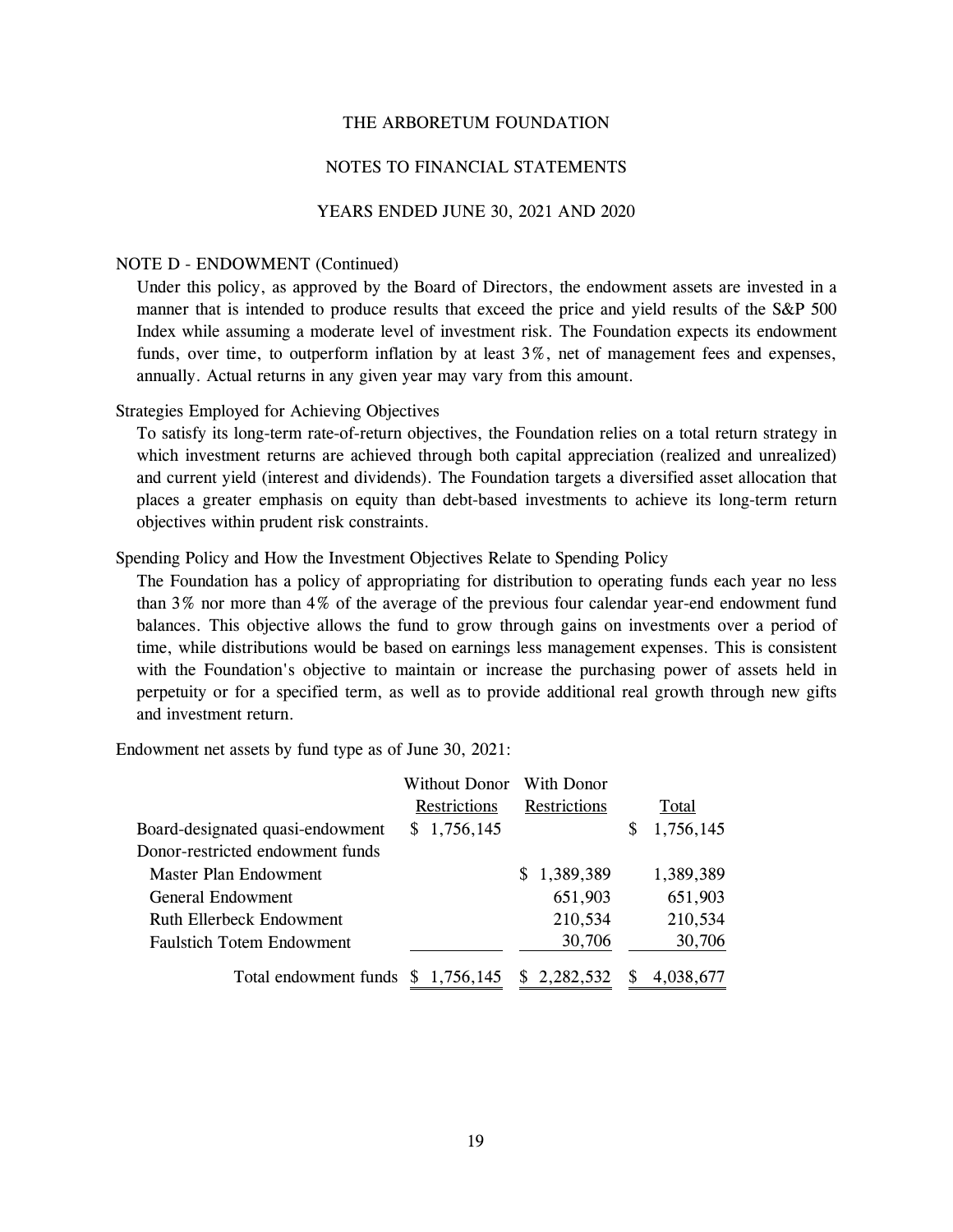# NOTES TO FINANCIAL STATEMENTS

# YEARS ENDED JUNE 30, 2021 AND 2020

# NOTE D - ENDOWMENT (Continued)

Change in endowment net assets for the year ended June 30, 2021:

|                                   | Without Donor With Donor |    |              |    |              |
|-----------------------------------|--------------------------|----|--------------|----|--------------|
|                                   | Restrictions             |    | Restrictions |    | <b>Total</b> |
| Endowment net assets,             |                          |    |              |    |              |
| beginning of year                 | \$1,332,878              |    | \$1,931,491  | -S | 3,264,369    |
| Contributions, net                | 174,507                  |    | 38,500       |    | 213,007      |
| Investment return                 | 270,091                  |    | 386,100      |    | 656,191      |
| Appropriated for expenditure      | (21, 331)                |    | (73, 559)    |    | (94, 890)    |
| Endowment net assets, end of year | 1,756,145                | S. | 2,282,532    |    | 4,038,677    |

Endowment net assets by fund type as of June 30, 2020:

|                                   | Without Donor | With Donor   |     |              |
|-----------------------------------|---------------|--------------|-----|--------------|
|                                   | Restrictions  | Restrictions |     | <b>Total</b> |
| Board-designated quasi-endowment  | \$1,332,878   |              |     | 1,332,878    |
| Donor-restricted endowment funds  |               |              |     |              |
| Master Plan Endowment             |               | \$1,177,961  |     | 1,177,961    |
| General Endowment                 |               | 552,936      |     | 552,936      |
| Ruth Ellerbeck Endowment Fund     |               | 175,061      |     | 175,061      |
| <b>Faulstich Totem Endowment</b>  |               | 25,533       |     | 25,533       |
| Total endowment funds \$1,332,878 |               | \$ 1.931.491 | \$. | 3,264,369    |

Change in endowment net assets for the year ended June 30, 2020:

|                                   | Without Donor With Donor |              |               |           |
|-----------------------------------|--------------------------|--------------|---------------|-----------|
|                                   | Restrictions             | Restrictions |               | Total     |
| Endowment net assets,             |                          |              |               |           |
| beginning of year                 | \$<br>820,929            | \$1,921,971  | $\mathcal{S}$ | 2,742,900 |
| Contributions, net                | 500,000                  | 26,085       |               | 526,085   |
| Investment return                 | 22,245                   | 52,288       |               | 74,533    |
| Appropriated for expenditure      | (10, 296)                | (68, 853)    |               | (79, 149) |
| Endowment net assets, end of year | 1,332,878                | \$1,931,491  |               | 3,264,369 |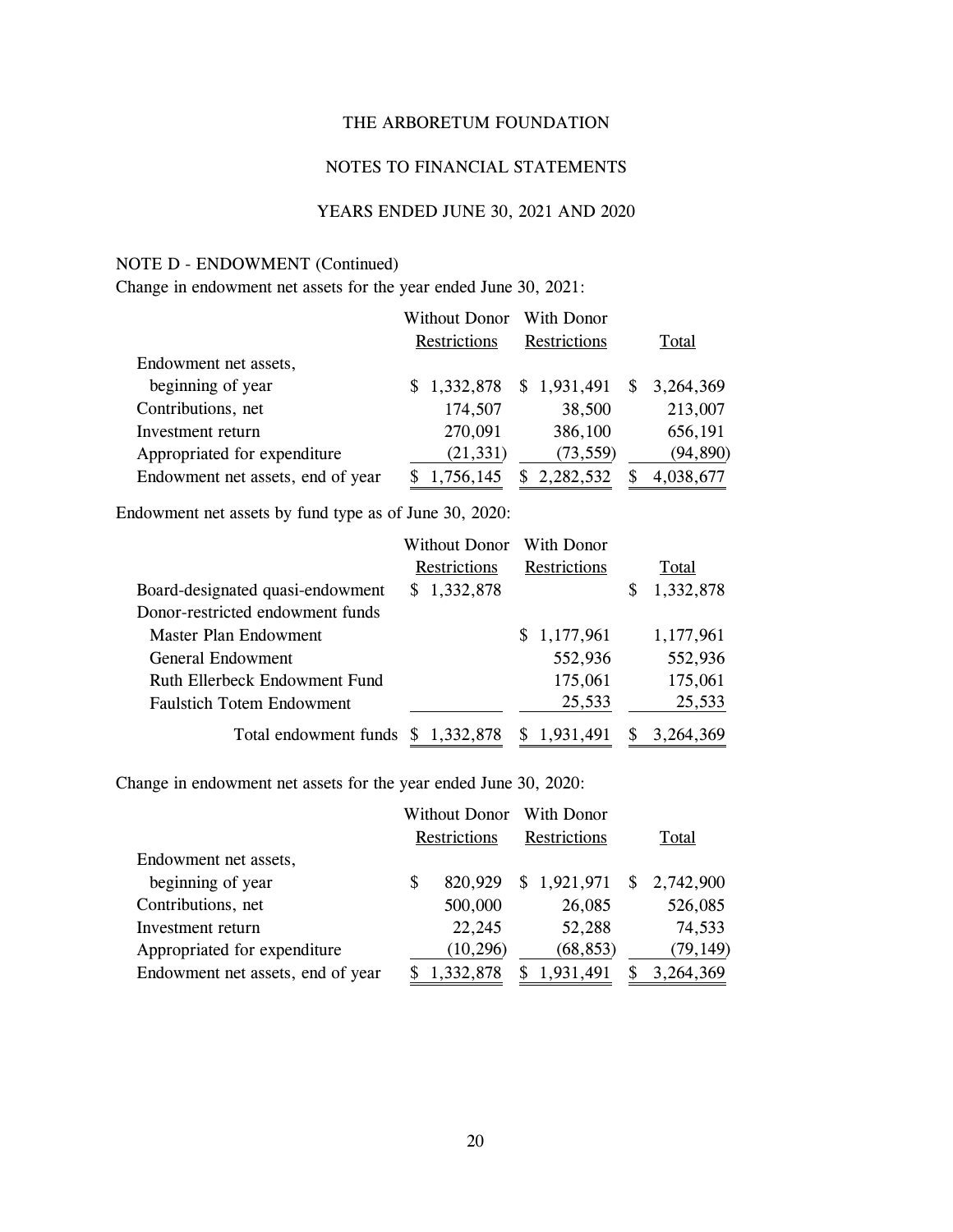# NOTES TO FINANCIAL STATEMENTS

#### YEARS ENDED JUNE 30, 2021 AND 2020

#### NOTE E – PAYCHECK PROTECTION PROGRAM LOAN

In April 2020, the Foundation applied for and received a Paycheck Protection Program ("PPP") loan in the amount of \$129,500. The loan was funded on April 15, 2020 and had a maturity date of April 15, 2022. PPP loans have a forgiveness option for employers who maintain their staffing levels and salaries at pre-COVID-19 pandemic levels. Expenses eligible to trigger forgiveness include employee wages, benefits, and office lease payments. The Foundation received notification that this loan was forgiven in full on April 30, 2021. The loan forgiveness is shown in other revenue on the statement of activities.

In January 2021, the Foundation applied for and received a second round Paycheck Protection Program ("PPP") loan in the amount of \$129,522. Similar to the first round PPP loan, the loan is subject to forgiveness as long as the qualifying organization uses the loan proceeds for eligible purposes, including payroll, benefits, rent, interest, and utilities, and maintains its payroll levels. Any unforgiven portion of the PPP loan is payable in monthly installments over five years at an interest rate of 1%, with the first payment due 30 days after the last day of the Deferment Period.

#### NOTE F - GRANTS IN SUPPORT OF THE ARBORETUM

The City of Seattle owns the land on which the Arboretum is located. University of Washington has an agreement with the City to manage the special collections of the Arboretum, including the Graham Visitors Center. Each year the Foundation grants money to the University and/or City to be used towards carrying out the management and maintenance. As of June 30, 2021, the Foundation has granted the following amounts to the University of Washington and City of Seattle, or for the benefit of these institutions.

| Contributions 7/1/2001 through 6/30/2020        | \$10,273,875 |
|-------------------------------------------------|--------------|
| <b>Fiscal 2021 Contributions</b>                | 787.152      |
| Contributions through $6/30/2021$ \$ 11,061,027 |              |

#### NOTE G - FUNDRAISING EXPENSES

In order to accomplish the Foundation's mission of preserving and developing the Washington Park Arboretum through financial support, a significant amount of time, effort, and money is spent raising funds. The Foundation also focuses its fundraising efforts on building an endowment to continue to provide support to the Washington Park Arboretum in the future. These fundraising efforts are carried out in a variety of ways, often attempting to remain consistent with the horticultural interests of Foundation members. As a result of these efforts and because of the nature of the Foundation as the primary fundraising body within the Arboretum partnership, the proportion of fundraising expenses may be higher than other not-for-profit organizations.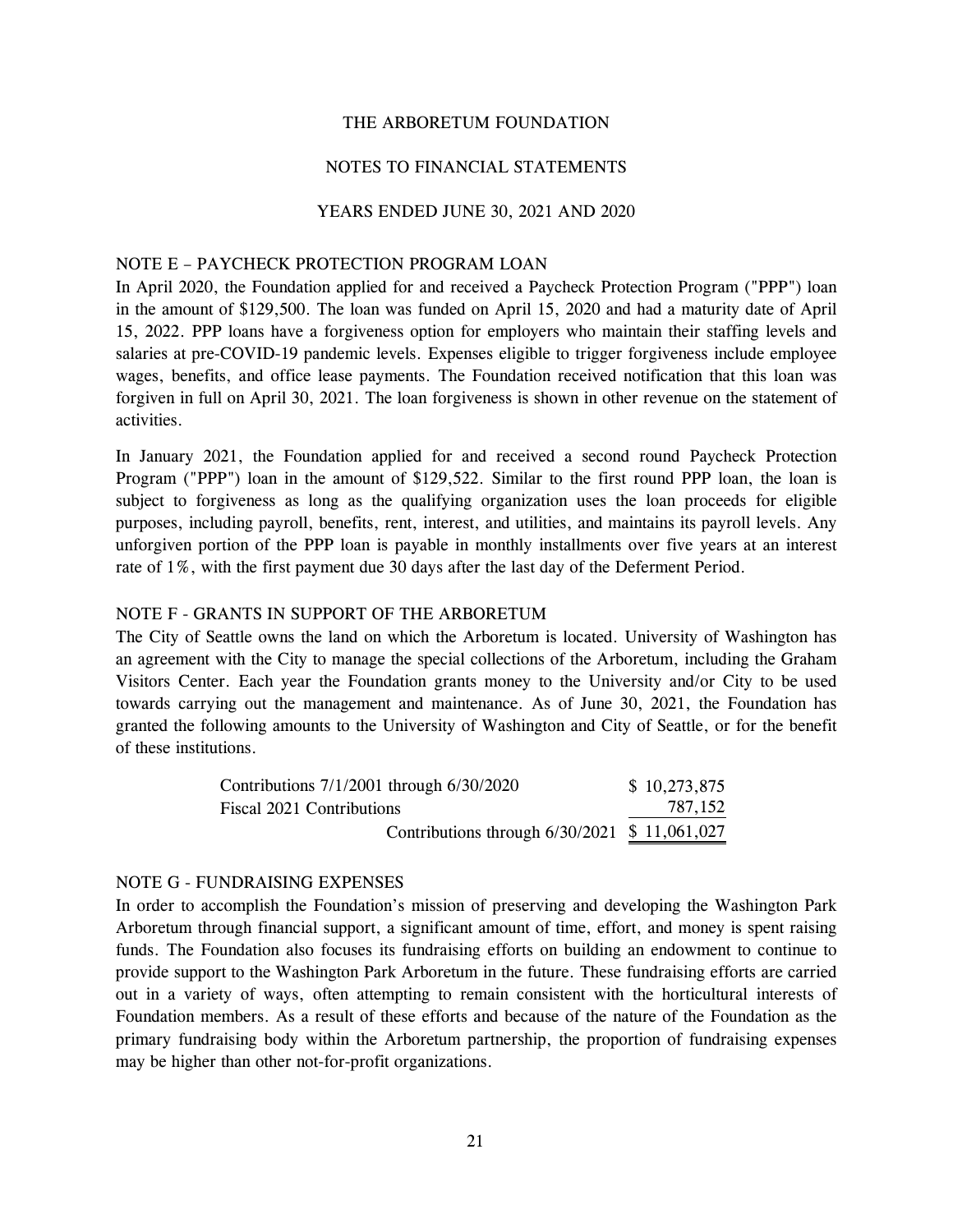# NOTES TO FINANCIAL STATEMENTS

#### YEARS ENDED JUNE 30, 2021 AND 2020

#### NOTE G - FUNDRAISING EXPENSES (continued)

As part of its function as a supporting and advocacy organization for the Arboretum as a whole, there have been instances in which the Foundation has raised funds for general improvements but the funding did not flow through the Foundation's own books. A recent example is the State Route 520 bridge project, which impacted Arboretum wetlands and was ongoing through June 30, 2021. Among other positive results from the Foundation's lobbying on behalf of the Arboretum during the SR-520 process, the state agreed to build the new Arboretum Loop Trail, a \$7.8 million (unaudited) project that improves bike and pedestrian pathways and related areas through the Arboretum. The Arboretum Loop Trail was completed during the year ended June 30, 2018. Additional mitigation dollars are anticipated when the Montlake phase completes in 2023.

#### NOTE H - COMMITMENTS

In accordance with the agreement between the City of Seattle and the Foundation, each fiscal year the Foundation is required to make a contribution in support of the Washington Park Arboretum. The contribution is calculated as at least 35% of the Foundation's average annual change in net assets without donor restriction (without regard to this contribution) over the preceding three years, and is payable within 120 days after the previous fiscal year end. Based on the calculation, the minimum contribution commitment for 2022 is \$190,000.

## NOTE I - RETIREMENT PLAN

The Foundation sponsors a 403(b) plan to which all full-time and part-time employees may contribute. Under the legacy 403(b) plan, contributions were invested with TIAA and immediately vested in the employee's accounts. The Foundation did not contribute to the plan. This legacy 403(b) retirement plan with TIAA was frozen as of December 15, 2019, at which time the Foundation adopted a SIMPLE IRA plan effective for the pay period starting on January 1, 2020. The Foundation began making matching deposits into eligible employees' SIMPLE IRA accounts. The Foundation contribution is equal to the employee's salary reduction contributions, up to a limit of 3% of the employee's compensation, which totaled \$18,537 and \$9,669 for the years ended June 30, 2021 and 2020, respectively.